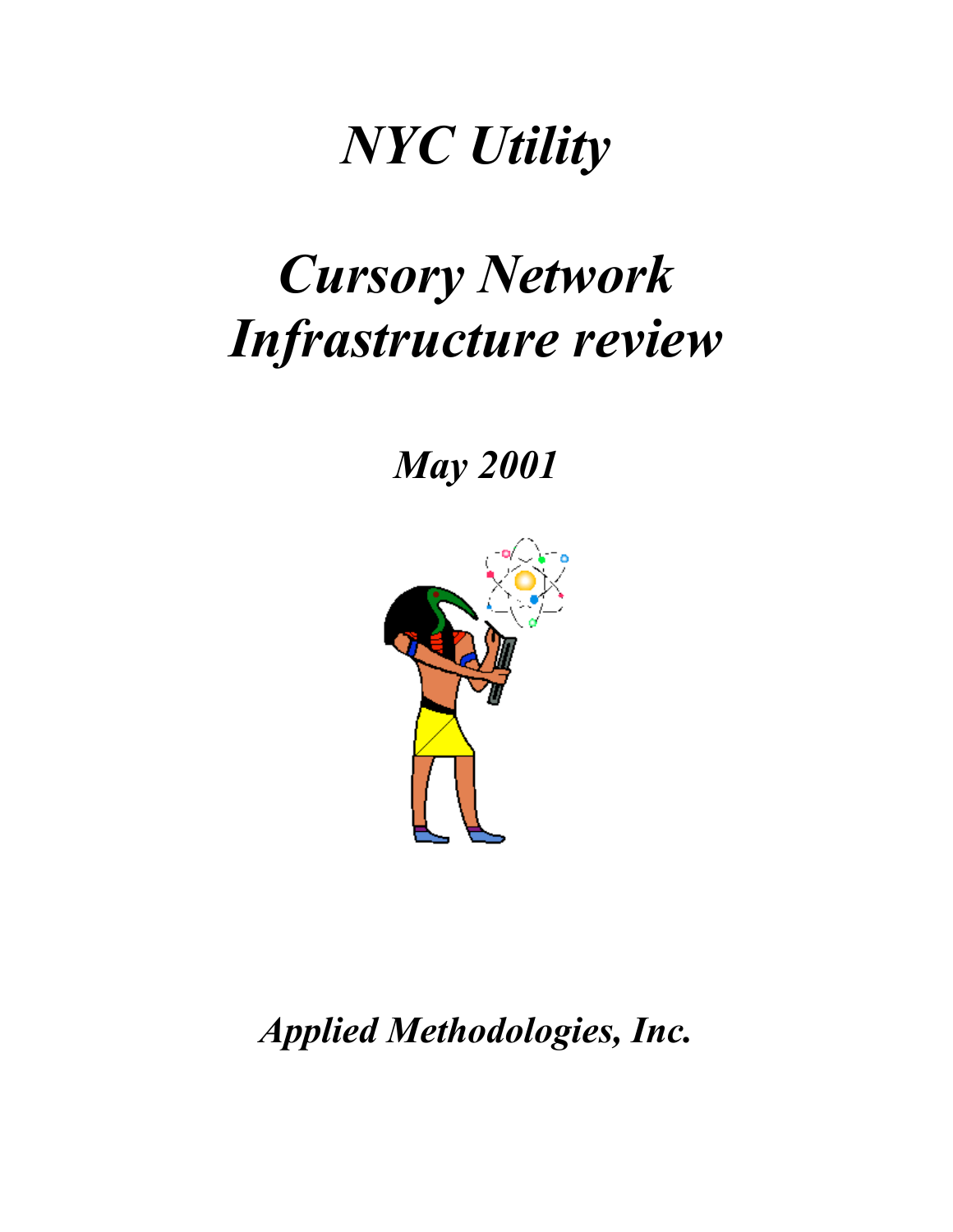# **Table Of Contents**

| 2.0 MAJOR & STRATEGIC OBSERVATIONS/RECOMMENDATIONS 5  |  |  |
|-------------------------------------------------------|--|--|
| 1.0 MINOR & HOUSEKEEPING                              |  |  |
|                                                       |  |  |
|                                                       |  |  |
|                                                       |  |  |
|                                                       |  |  |
|                                                       |  |  |
| 2.0 MAJOR & STRATEGIC OBSERVATIONS/RECOMMENDATIONS: 8 |  |  |
|                                                       |  |  |
|                                                       |  |  |
|                                                       |  |  |
|                                                       |  |  |
|                                                       |  |  |
|                                                       |  |  |
|                                                       |  |  |
|                                                       |  |  |
|                                                       |  |  |
|                                                       |  |  |
|                                                       |  |  |
|                                                       |  |  |
|                                                       |  |  |
|                                                       |  |  |
|                                                       |  |  |
|                                                       |  |  |
|                                                       |  |  |
|                                                       |  |  |
|                                                       |  |  |
|                                                       |  |  |
|                                                       |  |  |
|                                                       |  |  |
|                                                       |  |  |
|                                                       |  |  |
|                                                       |  |  |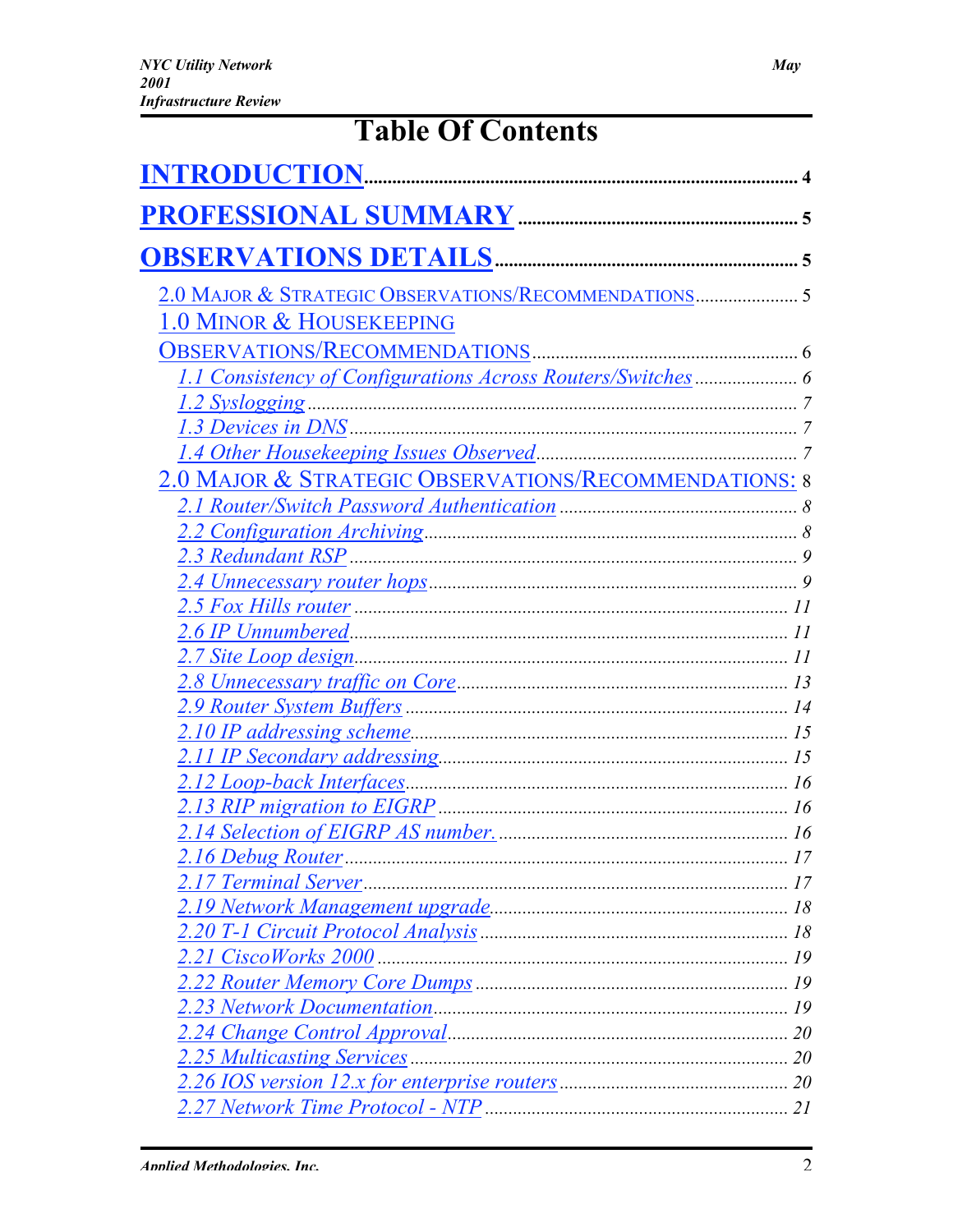Ē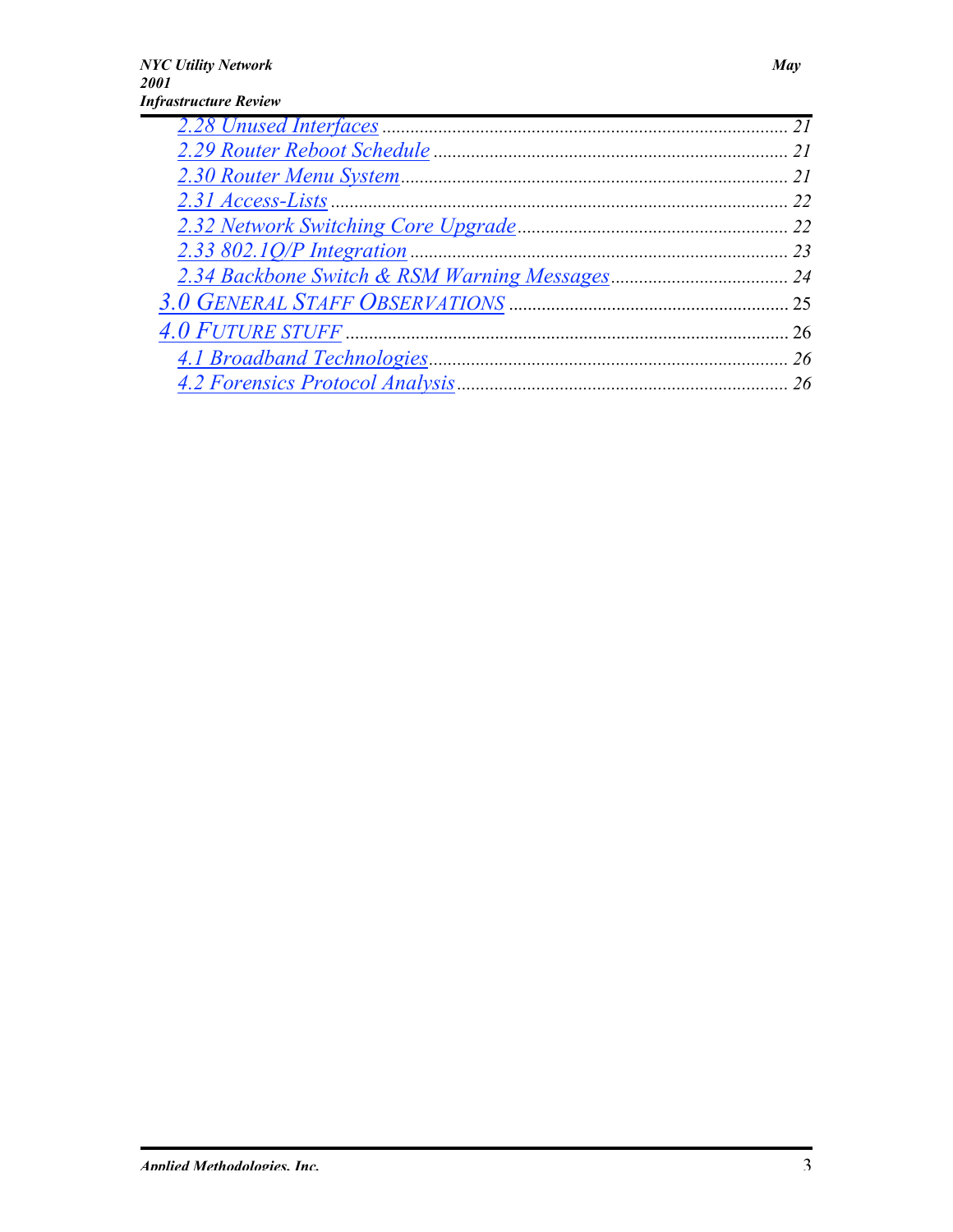# *Introduction*

This review of NYC Utility's (NYC Utility's) network infrastructure components, which consist of Cisco Routers and Switches, is only cursory. A basic review of the major components was conducted over the last two weeks. There are several items of significant and insignificant importance. Some of these items NYC Utility may already be aware of. Since this review is only cursory, some of the configurations, operating conditions and relationships to ongoing plans and projects relative to the items listed in this document may be incomplete from the view of the outside reviewer. The method to gather the information for this report was the following:

- *1. Physical inspection of Routers/Switches operating conditions and configurations.*
- *2. Interviews and questions asked to the support staff.*
- 3. *Experience gleaned from ongoing projects and troubleshooting assistance provided by the reviewer.*

The goal of this review is to provide an outsider's brief interpretation of the current state of affairs regarding the network infrastructure components. This information will also be used for the planning and prioritization of tasks and projects relative to the strategic and tactical direction of NYC Utility's network.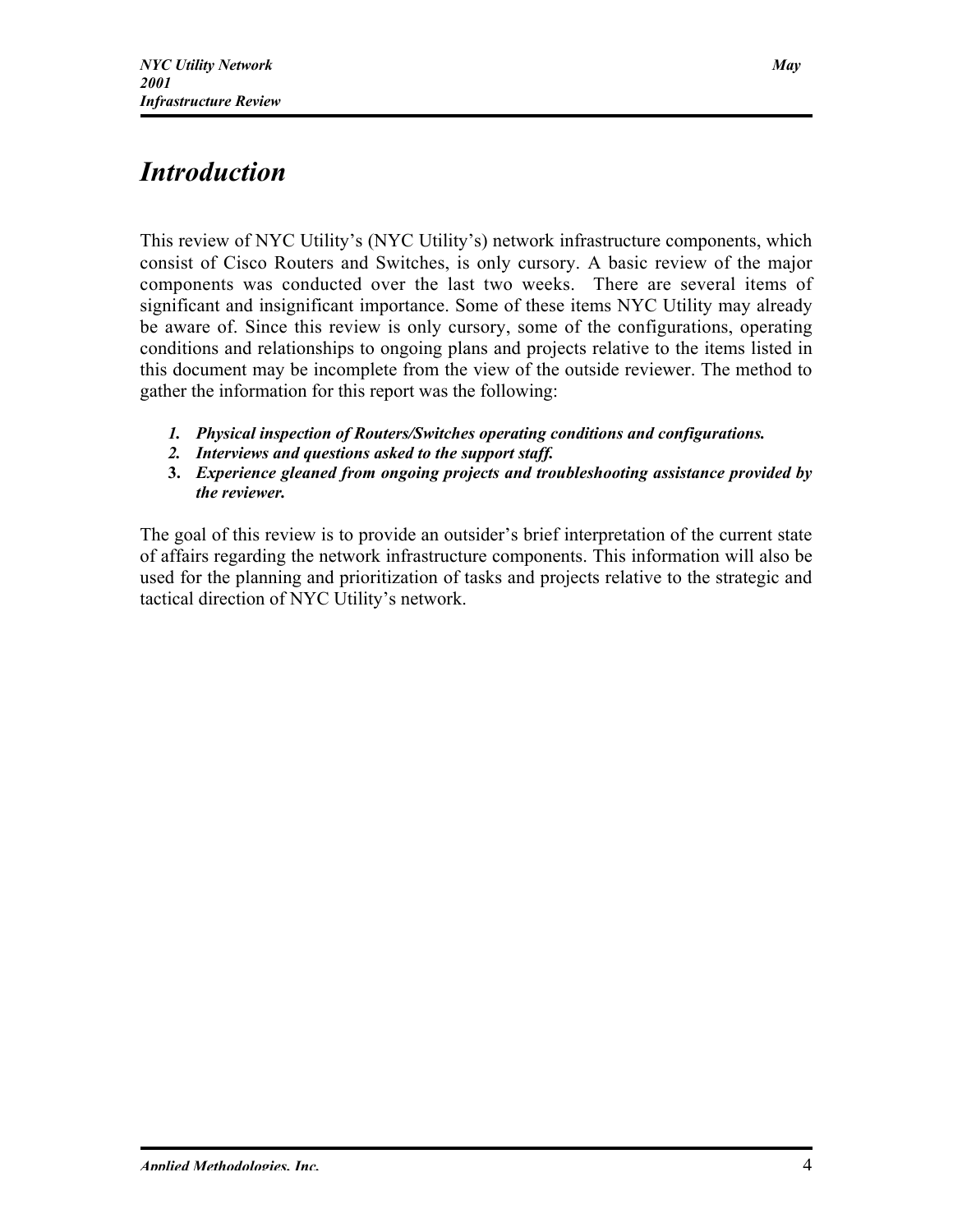# *Professional Summary*

Based on what was observed during the past two weeks, NYC Utility's network is currently in a precarious state in terms of direction and growth. The original network was designed well and operates as such today. The network runs well for its current requirements despite some outages resulting from configuration oversight, product failures, design issues, scalability, and the many network related changes(floor and remote location moves, et. al.) occurring within NYC Utility. The network is morphing into an extremely complex enterprise class tool that NYC Utility relies increasingly upon each day at a rate that the Network Team(NT) support staff cannot keep up. There are many tactical changes implemented due to project requirements, Moves Adds and Changes(MACs), and outages.

NYC Utility's NT is constantly required to architect this network around an application or a specific need, thus moving away from a symmetrical architecture to an asymmetrical architecture employing unique design considerations for each requirement. The result is a heterogeneous network that does not facilitate management, MAC, flexibility and scalability needs. This network is growing and changing regularly without a definitive strategic mandate.

So, for NYC Utility to scale this network to support new applications, provide additional resiliency, bandwidth, throughput, management and flexibility some major and minor changes shall be required.

The Details section of this report provides a cursory outline of the observations noted and recommendations for such changes necessary to provide NYC Utility a starting point and ideas on scaling their current network to enterprise class status.

## *Observations Details*

The Details section of this report outlines the observations from the reviewer and provides recommendations for strategic and tactical planning.

The observations will be outlined in the following sub sections:

#### 1.0 Minor & Housekeeping Observations/Recommendations

#### 2.0 Major & Strategic Observations/Recommendations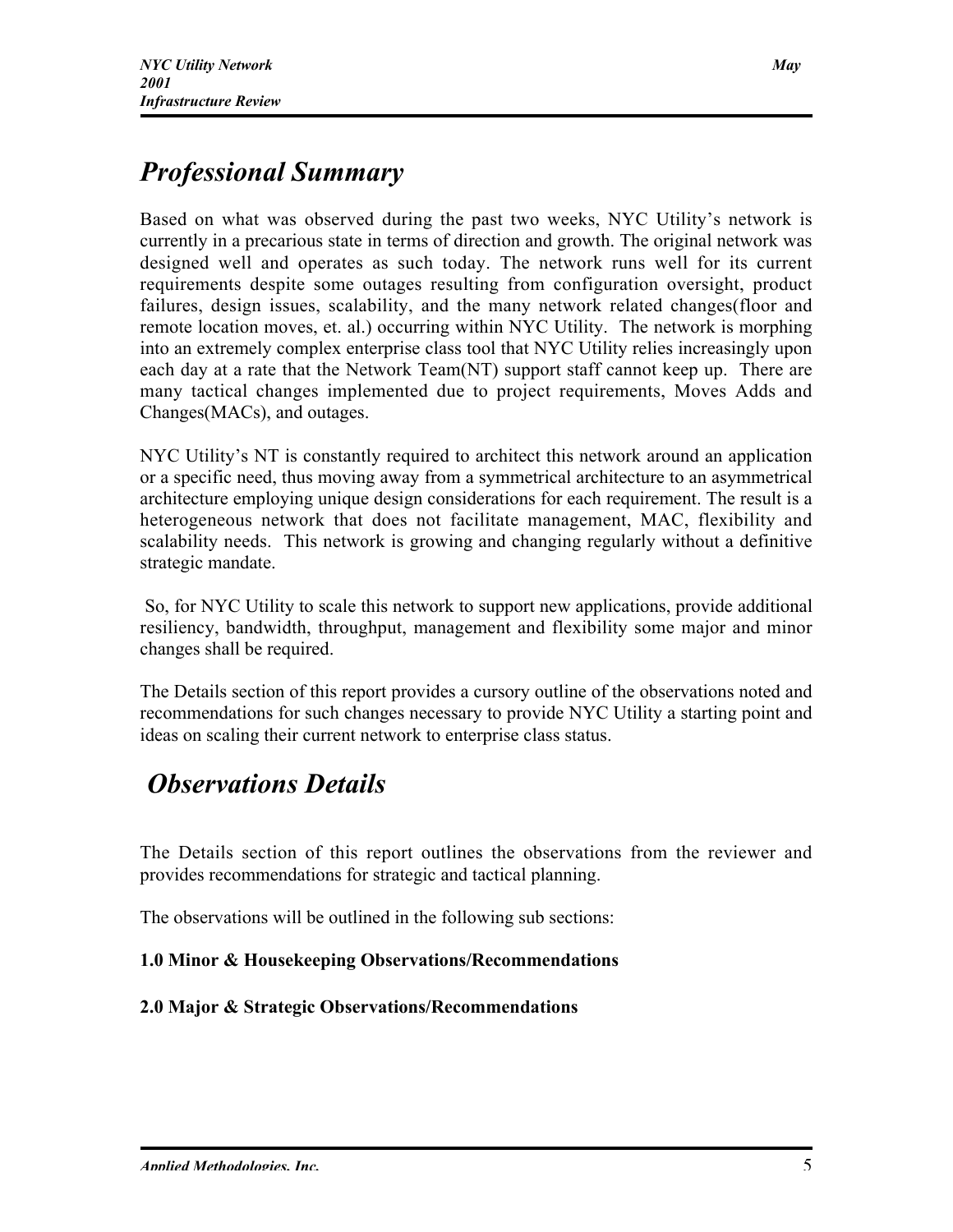### 1.0 Minor & Housekeeping Observations/Recommendations

#### *1.1 Consistency of Configurations Across Routers/Switches*

There seems to be an inconsistency in terms of IOS features turned ON or OFF on many of the components observed. This lead to questions when troubleshooting, configuring a new services and dubious understanding on how the device is supposed to be operating. To simplify the management, troubleshooting and scalability of all components(Routers/Switches) the basic functions or common denominator across all devices should be the same unless required for a special design purpose.

Some of these inconsistency include:

- Route cache on/off on interfaces
- IP redirects on/off on interfaces
- IP mask reply on/off on interfaces
- Console logging, which leads to unnecessary CPU overhead
- Syslogging, some device are active others are not
- Interface descriptions. Some very good and descriptive others not.
- Unused or out of service interface descriptions
- IP Domain lookup enabled
- IP Classless
- IP subnet zero
- Use of Loop-Back for unnumbered
- Flash setup and partitions
- IP host tables on all routers for Trace Route purposes
- Physical labels on some routers in Data Center but not all
- Banners identifying the device
- ARP timeouts
- EXEC timeout
- Some to no redundancy on remote routers example FKRTR has a T-1 to 4IP but is admin down. Goethals/Fox hills none
- Core Router POS framing set SDH not SONET STS-3(default)
- For EIGRP enabled routers there is no logging of EIGRP neighbor changes
- Logging synchronous on VTY and console lines
- Inconsistent Router Gateway/interface addressing schema
- Current router ports are all over Switch blades and redundant ports should be on different blades/switches but with same mod/port # as primary

#### Recommendations: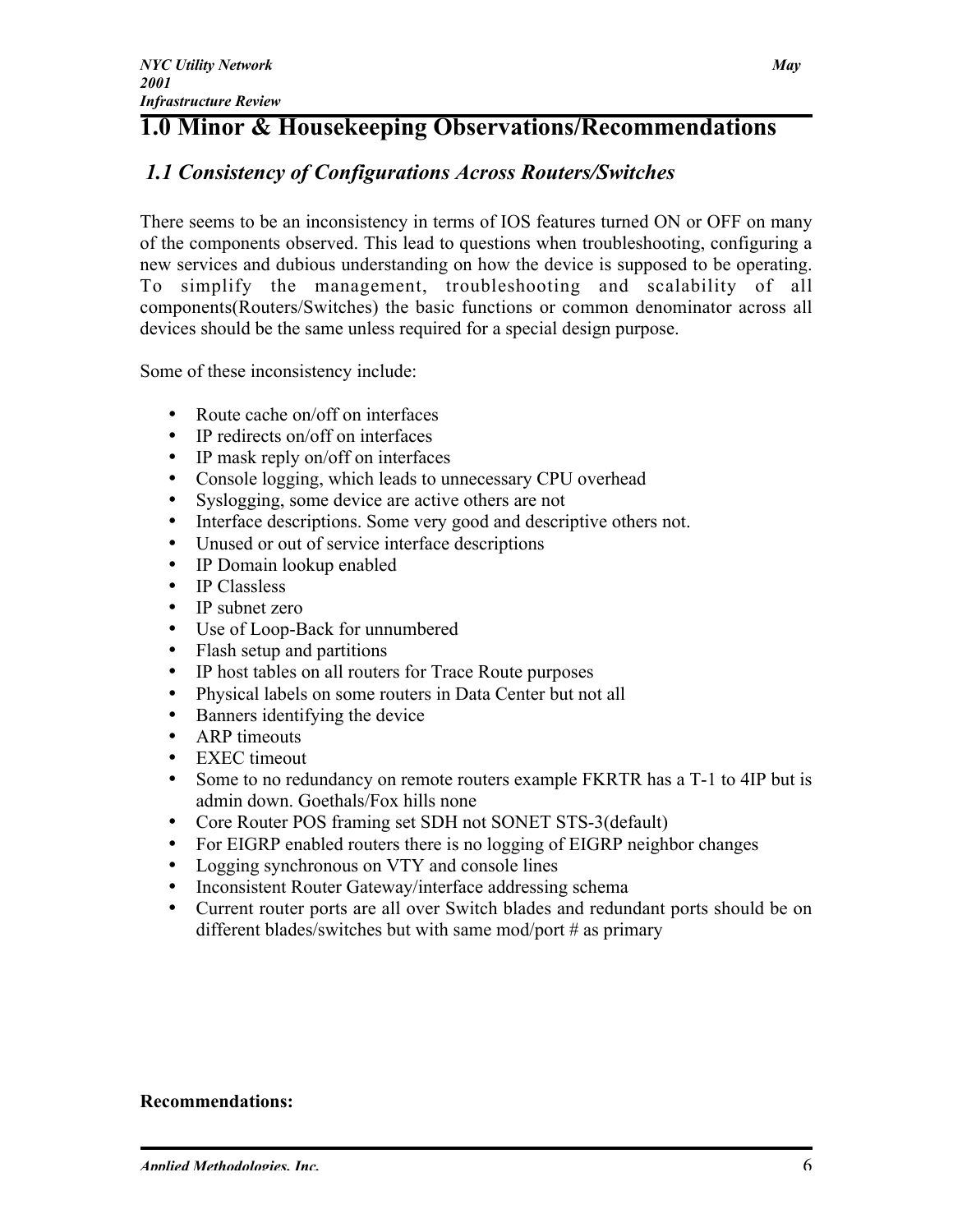Define a standard common denominator for all components using the list above. Sweeping all the components to validate and update their respective configurations. The use of CiscoWorks 2000 for configuration "snap-in" capabilities should be considered and this activity would be a perfect test of that tool's capabilities.

#### *1.2 Syslogging*

Syslogging must be enabled on all components to facilitate troubleshooting for the Helpdesk and Network Team. Applied Methodologies, Inc. has, as of this writing, submitted a draft strategy for NYC Utility to use.

Recommendation: Implement Syslogging on all components as per the strategy submitted.

#### *1.3 Devices in DNS*

The possibility of adding Domain Lookup in all components and adding the component's addresses into the NYC Utility DNS structure. This may be easier to manager than host tables in each router, but the DNS lookup will be required when doing trace routes and jumping around components.

Recommendation: Look into using DNS for the router/switch names.

#### *1.4 Other Housekeeping Issues Observed*

Removal of any legacy commands and configurations not in use on the components.

Again, these legacy configuration options cause unwanted processing, may prevent or impact an IOS upgrade, increase the size of the configuration unnecessarily and again cause the troubleshooter to question its operational validity if not privy to the history of the configuration. Some of these legacy items include:

- RSRB remote peers and processes
- Bridge groups
- Access-lists (especially for group 700 SNA)

Recommendation: Sweeping of all components and removal of unnecessary configurations settings active or inactive. This can also be done at the same time of correcting the configuration inconsistencies mentioned in section 1.1 earlier in this document.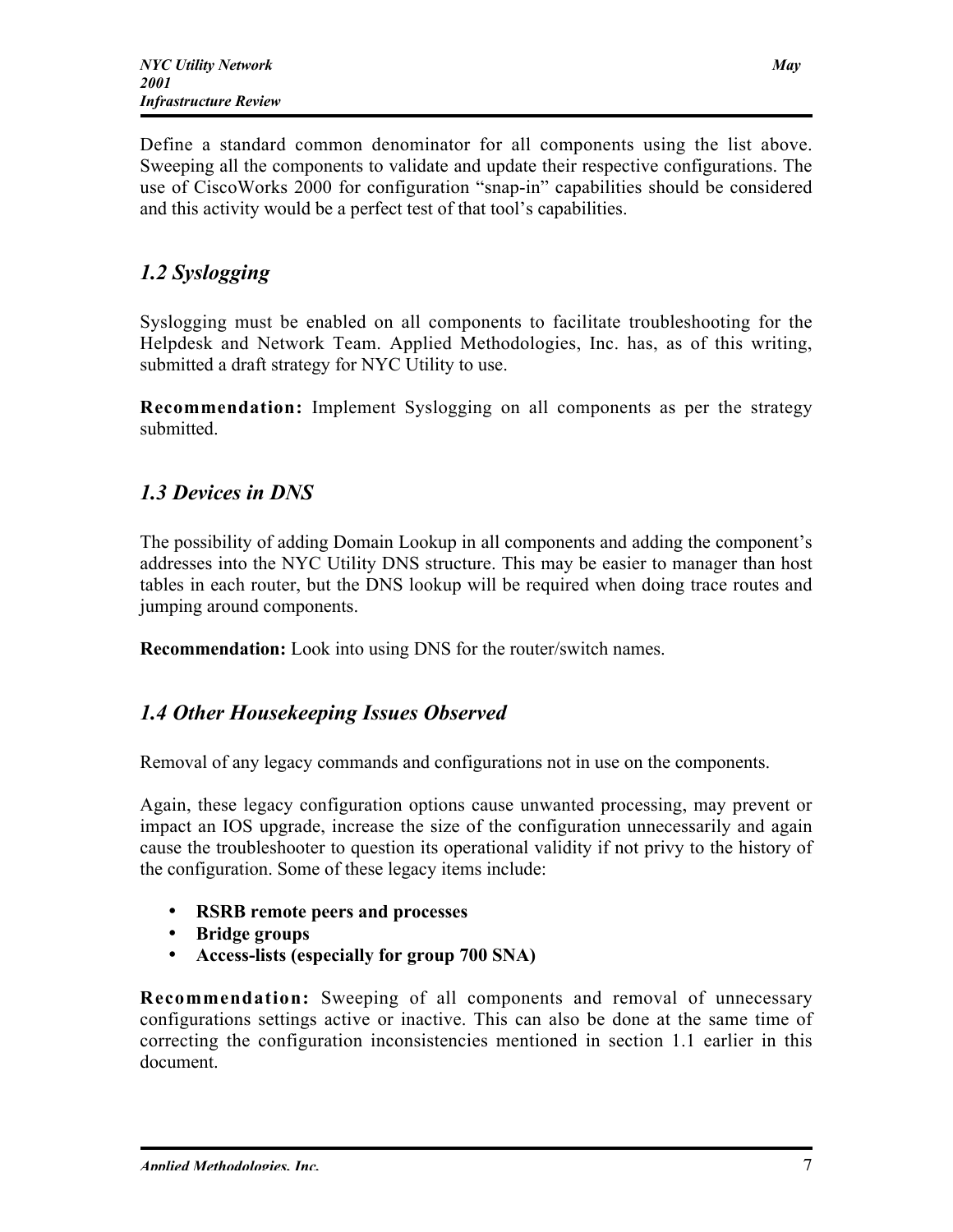## 2.0 Major & Strategic Observations/Recommendations:

This section covers a series of major observations that have a strategic and or tactical relevance to the operation of this network.

#### *2.1 Router/Switch Password Authentication*

The current Router/Switch password authentication process is extremely basic and vulnerable to inside or outside exploitation. The user level password can be guessed easily as well as the privileged. The privilege level passwords are not encrypted in the configuration. The current approach is a major security violation for NYC Utility. In the event that NYC Utility is audited by an outside governing body, for security compliance, the network infrastructure components will fail such an audit. Also, Network Team, has no control over who can access what component(s), when and what was done to such component(s). Plus, there seems to be too many hands touching these devices from the Help-Desk, LIS and NT. Also, administration of passwords, if ever done, in this environment is decentralized, very tedious and cumbersome.

Recommendation: Implementation of Cisco Secure ACS.

All switches and routers shall authenticate user access ID/passwords from redundant servers. Accounts can be created to stratify levels of access and maintain control of what can be done to each component. Logging of who entered what component, when and what commands were executed can also be reviewed for security or mis-configuration back tracking. Administration and maintenance of the component's access is simplified and centralized.

This will require adding AAA configurations command to all components and installation of Redundant Cisco Secure ACS servers. Applied Methodologies, Inc. will provide a draft Cisco Secure Router and Switch Access policies and procedures document, plans for deployment and operational documentation if requested.

#### *2.2 Configuration Archiving*

Component device configurations are not backed up every evening. Due to the number of ongoing MACs occurring against the components, NYC Utility has no effective method to roll back a configuration or know what the previous configuration was after a change, especially if the change had a negative affect. Also, new configurations are not backed up immediately(may be days or weeks) after a change resulting from an upgrade or troubleshooting exercise.

Recommendation: All component configurations should be backed up every evening to a central location for access and use. The use of CiscoWorks 2000 or Perl scripts from a Unix server can facilitate this need.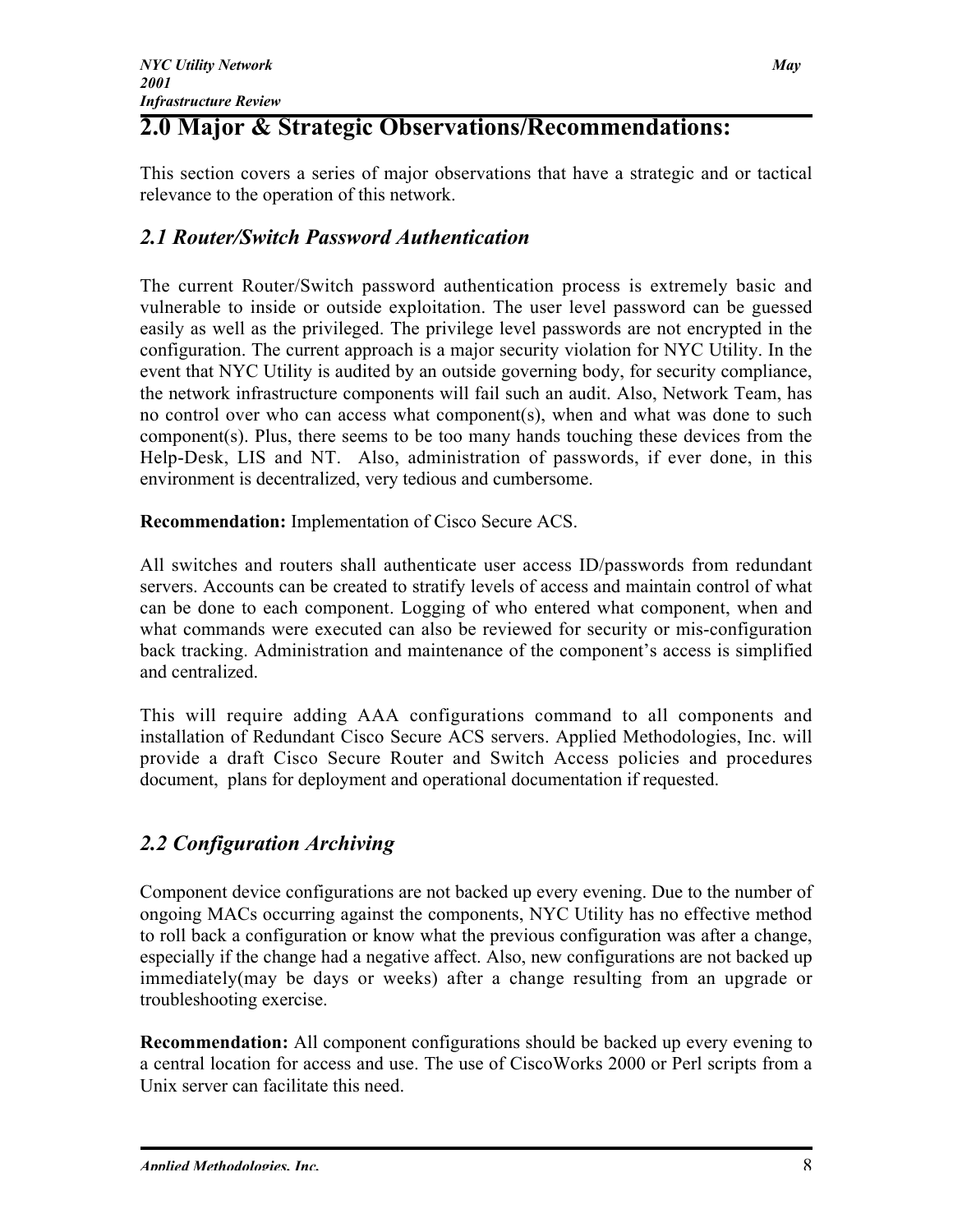#### *2.3 Redundant RSP*

There are no redundant slave RSP in Core components. It appears that NYC Utility is very fault tolerant aware when it comes to wiring of the components and power. However, there are no redundant RSP in the Core routers for quick recovery in the event of an IOS or RSP/CYBUS failure. A failure to the RSP, regardless of reason, can cause the entire router to fail, thus causing an impact to remote sites and 4IP. Even though there is a redundant Core this is still a major operational fail-over exposure.

Recommendation: Add redundant RSP in Core routers

#### *2.4 Unnecessary router hops*

A High number router hops were noted in several RIP announcements from the Core backbone segment: These high hop counts are not a positive occurrence for there may be routing loops, thus causing an artificially larger network diameter for some networks than normal.

These high hop counts could also be the result of a mis-configured or currently failed component. These hop counts were verified days later and are still present. In the event of an outage somewhere in the network this condition could compound the outage for any additional routes added for a divergence path may hit the 15 hop limit. The following networks were briefly noted for this condition and verified several days later.

| Subnet     | Hops         |
|------------|--------------|
| 158.57.179 | 9            |
| 158.57.132 | 13           |
| 158.57.131 | 12           |
| 158.57.140 | 11           |
| 158.57.200 | 10           |
| 158.57.122 | 8            |
| 158.57.179 | 9            |
| 158.57.179 | 9            |
| 172.150.0  | 16(infinity) |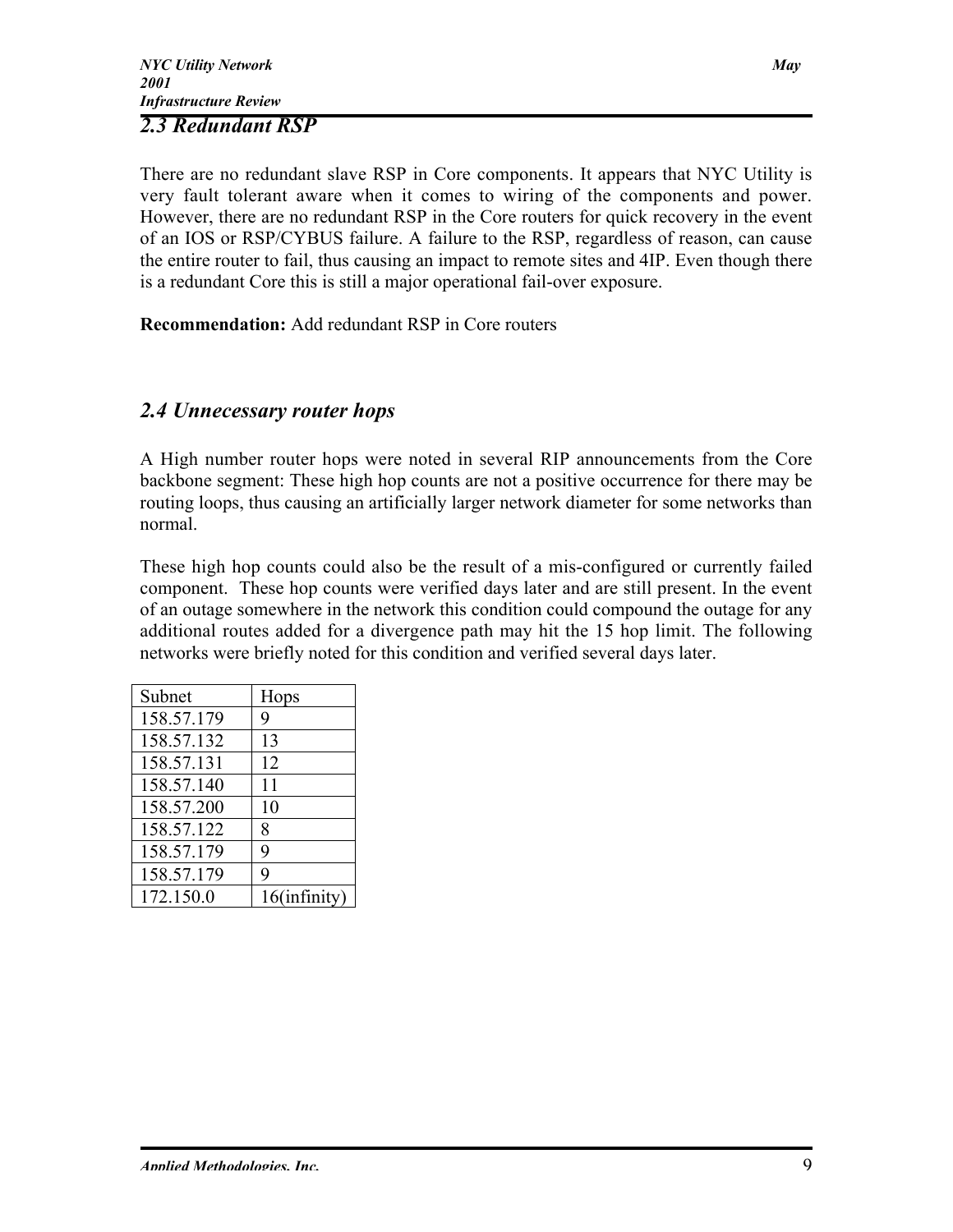After careful study of a particular path to subnet 158.57.132.0 via a trace route the results were as follows:

| 1 158.57.34.2 4 msec                                            | 30 flat POS 0/0/0          |
|-----------------------------------------------------------------|----------------------------|
| 158.57.100.9 0 msec                                             | $dc2core2$ Serial $5/2$    |
| dc2core2 $(158.57.159.174)$ 0 msec dc2core2 serial4/0 4/1 FA1/1 |                            |
| 2 158.57.192.2 0 msec                                           | Flato Tok $4/0 s/1-3-4$    |
| 158.57.75.175 0 msec 0 msec                                     | Flat6 Fa1/0/0 $s1/0$       |
| 3 158.57.206.171 4 msec 0 msec 4 msec                           | First St eth1/0            |
| 4 158,57,185,1 8 msec 4 msec 12 msec                            | Gold St. Lo0 S/0           |
| 5 158.57.195.1 12 msec 76 msec 12 msec                          | Atlantic Ave. Tok0 S0-1    |
| 6 158.57.179.1 12 msec 24 msec 68 msec                          | Neptune Ave. Lo0 S0-1      |
| 7 158.57.200.171 56 msec 68 msec 32 msec Victory Eth0 s1/0-1-2  |                            |
| 8 158.57.138.1 12 msec 24 msec 96 msec                          | Fresh Kills Lo0 s1/1 and 3 |
| 9 158,57,130,1 56 msec 52 msec 20 msec Fox Hills Lo0 s0-1       |                            |
| 10 158.57.132.250 32 msec * 128 msec                            | Goethals Eth0 s0-1         |

There appears to be a long path from the Core to the Goethals location. Unattended application processes or users may experience response time issues due to the longer than usual path. Also, in the event of an outage this path may not converge to an alternate. The path was supposed to be shorter from the Core though Davis to Goethals, but this was not the case here.

Further investigation reveled that the reason for this routing activity was because there was no IP address assigned to the other side of the Goethals link to Davis. The Davis router was missing an IP unnumbered command. This was corrected and the route from the Core to Davis is now:

1 158.57.100.9 0 msec dc2core2 (158.57.159.174) 4 msec 158.57.100.9 0 msec 2 158.57.196.1 4 msec 0 msec 4 msec 3 158.57.132.250 8 msec \* 4 msec

As you can see a mis-configuration or oversight resulted in an abnormal network condition. Since there were other subnets with higher than usual hop counts the above condition or other similar conditions may still be occurring.

Recommendation: Review and investigate high hop count subnets for RIP routing loops, unnoticed failures, or mis-configuration.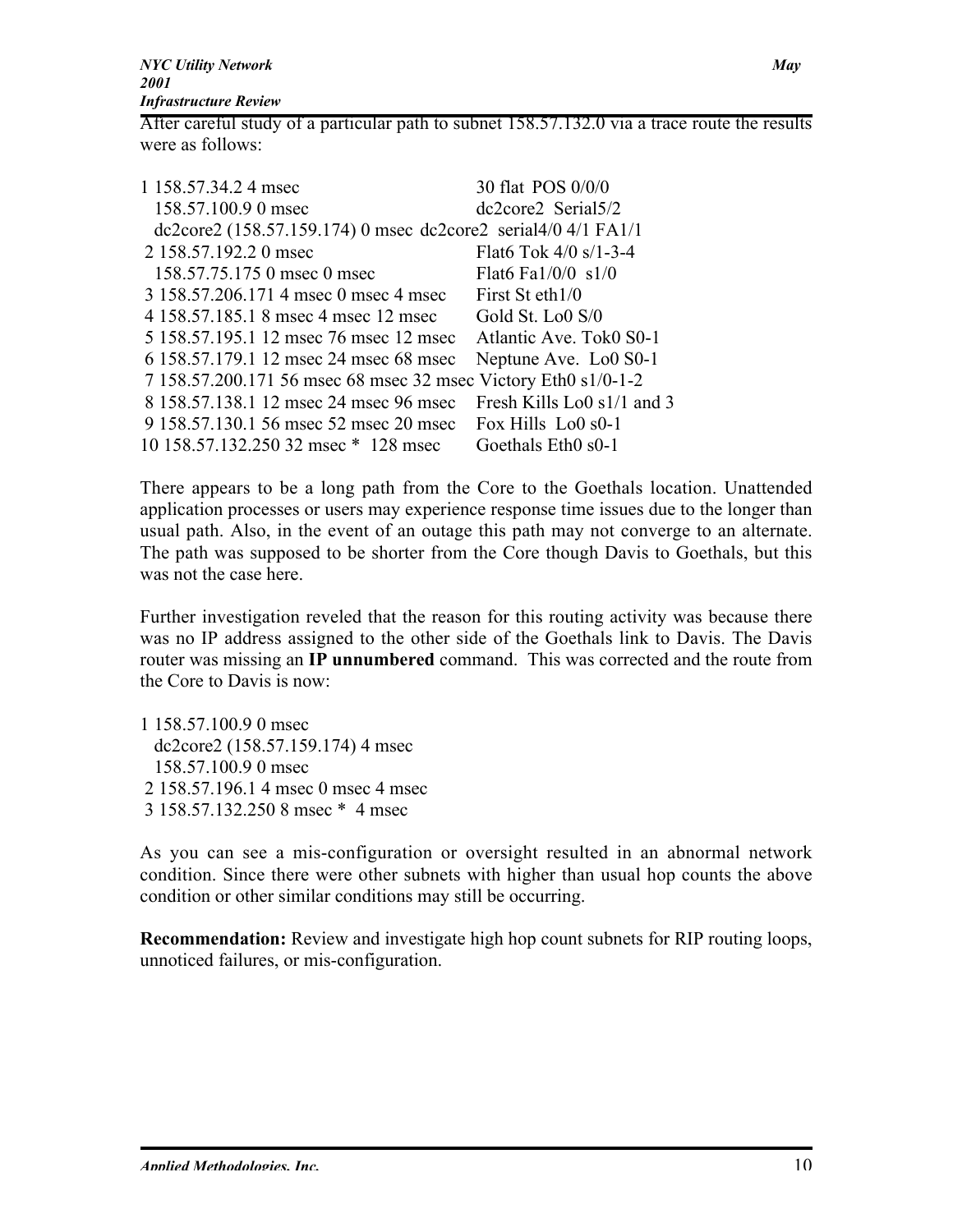#### *2.5 Fox Hills router*

The Fox Hills router is running IOS 10.3 and has a small amount of memory. This was discovered from the activity discussed earlier regarding the HOP count issue. Since this router is in the path of several other routers looped together it is a potential weak link since it is running an "End of Deployment" classification version of the IOS. Since it only has 4096K/2048K of router processor memory performance issues may arise if heavily loaded. Also this configuration prevents the ability to upgrade to a more enhanced and stable IOS version.

Recommendation: Look into upgrading the Fox Hills router.

#### *2.6 IP Unnumbered*

The use of IP unnumbered interfaces to save address space is an ideal solution for tactical purposes. However, since the routing updates are RIP based and sourced from another subnet on a sourced interface this can cause issues in hop count and convergence as listed earlier. Plus, some of the sourced interfaces are actual interfaces and others are loopbacks, another issue of inconsistency here. Also, you cannot use the ping EXEC command to determine whether the interface is up, because the interface has no address. Simple Network Management Protocol (SNMP) can be used to remotely monitor interface status. You also cannot netboot a runnable image and you cannot support IP security options over an unnumbered interface.

Recommendation: Review the plausible use of IP unnumbered as a design strategy if it is still only intended to save address space. This issue is also relevant to the addressing issues that will be covered in section 2.10 of this document. This issue is also relevant to the loop design of the remote locations discussed in the next section.

#### *2.7 Site Loop design*

The use of the loop(see figure 1 below)or daisy chain concept of chaining routers/sites together and using IP unnumbered and bridging for a single subnet or routing for physical and logical connectivity is a dubious tactical solution. The recent Buchanan outage is a perfect example. This type of configuration lends it's self to scalability and performance issues. For example, if the end of the loop/chain wants to receive multicast, hoot or holler, video conference or other traffic it must traverse X number of other devices. The previous HOP count issues, as mentioned in section 2.4, can also rear its head if routing is involved and there is an outage or mis-configuration. The use of DEC Spanning-Tree protocol is questionable over IEEE Spanning Tree for DEC Spanning tree has a history of compatibility issues and operation.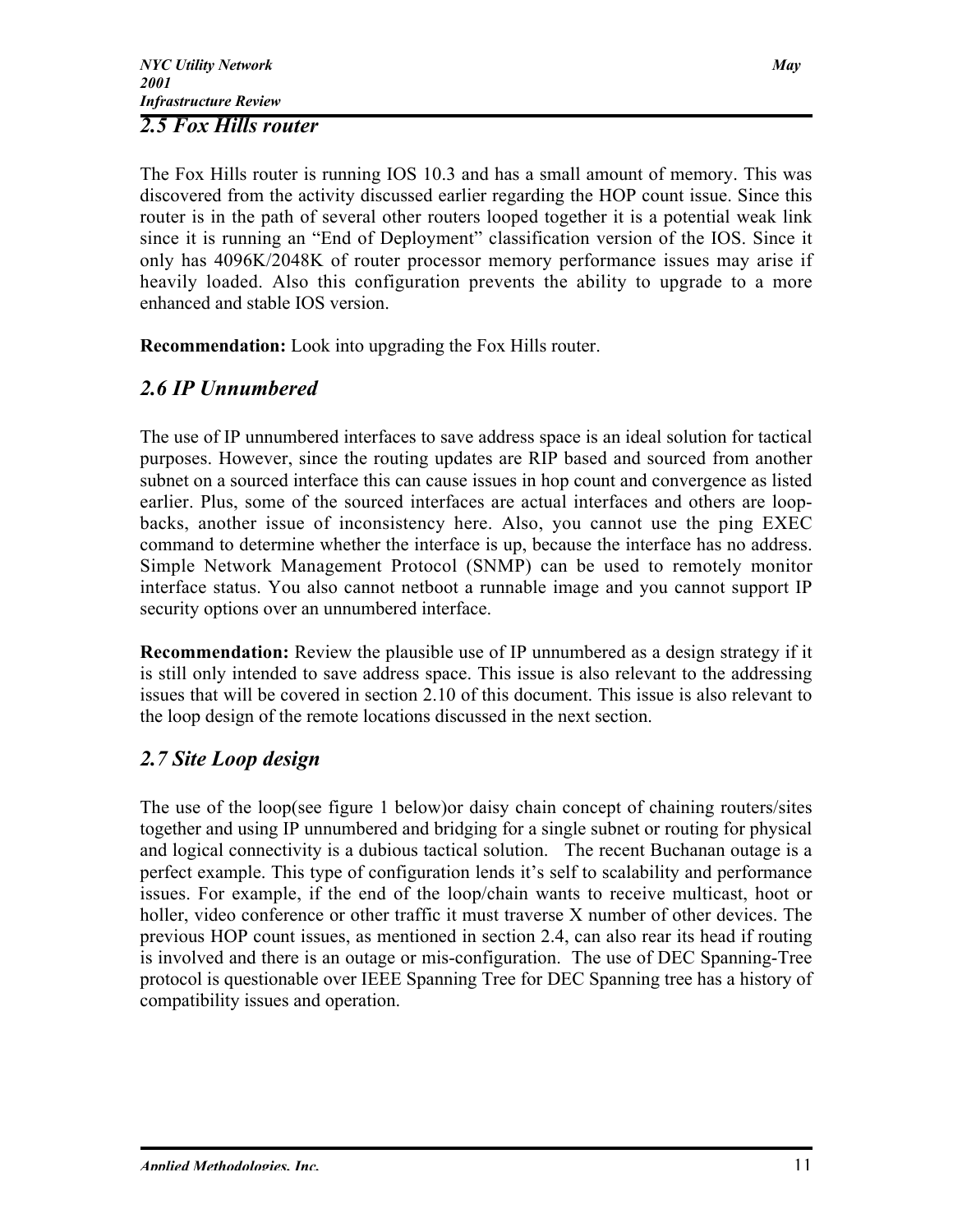The loop design concept works well for AC electrical circuits but does not lend itself well for dynamic packets. An outage on either side can cause one or more devices to be affected. It is understood that some of the sites in the loops are unmanned or only a handful of users reside at them.

It is also understood that this design may be the result of prudent economic factors such as fiber that is owned by NYC Utility and is a significant cost savings as opposed to using the Telco exclusively to provide connectivity.

Recommendations: Economic and user population factors aside. If NYC Utility wants to provide best of class services to all loop locations and maintain a highly redundant, scalable network and be able to offer the same application and services to all users regardless of a HQ or loop location then a redesign to a Hierarchal Mesh should be considered. A hierarchal mesh will provide increased fault isolation, enhanced redundancy, increased bandwidth scalability and more flexibility in terms of offering new services over the network.



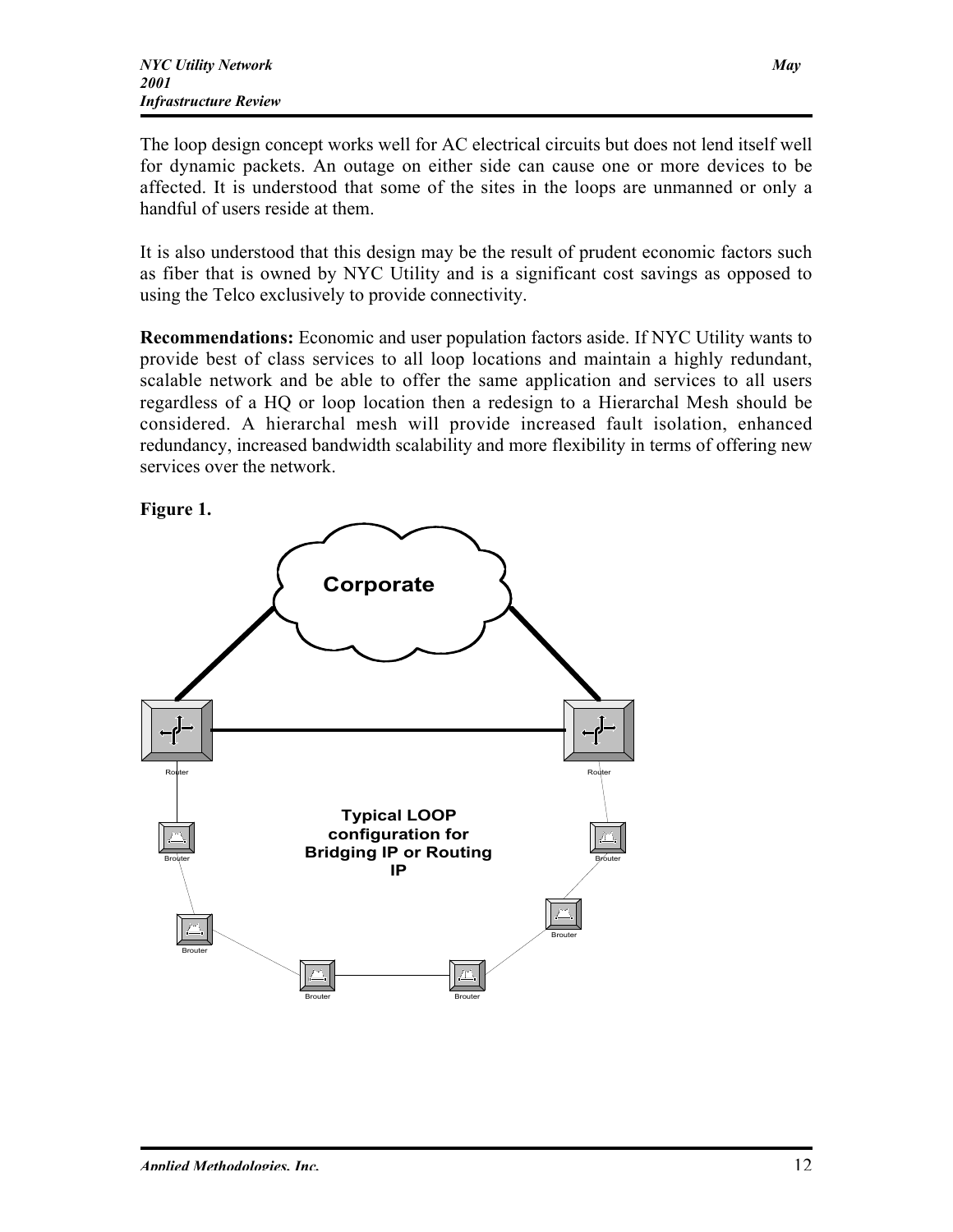

#### *2.8 Unnecessary traffic on Core*

Unwanted and unnecessary broadcast traffic was observed on the Core backbone VLAN1. A traffic and protocol analysis conducted on the switching Core for one day showed that there is a high level of unnecessary broadcast activity leaking onto the Core. This unnecessary broadcast traffic is mostly IPX SAPs from Synoptics hubs and Jet Direct printers. Also, AppleTalk ZIP and DEC traffic was observed on the Core. VLAN1 has been noted to spike up to 50% utilization levels and this is mainly from broadcast activity.

The Apple and DEC traffic is of little concern due to the volume but should be contained at the distribution layer. If the Core was not designed to be a pure IP Core then this activity may be acceptable. The traffic leaking onto the Core should be turned off or filtered.

See attached protocol analysis reports and charts in Appendix A.

Recommendation: Remove these protocols entirely from any components still utilizing them such as routers, Jet-direct printers and Synoptic hubs. If this activity is too much of a logistical issue to handle all at once, then implement filters on the Core and/or distribution routers to prevent these packets from leaking onto the Core segment.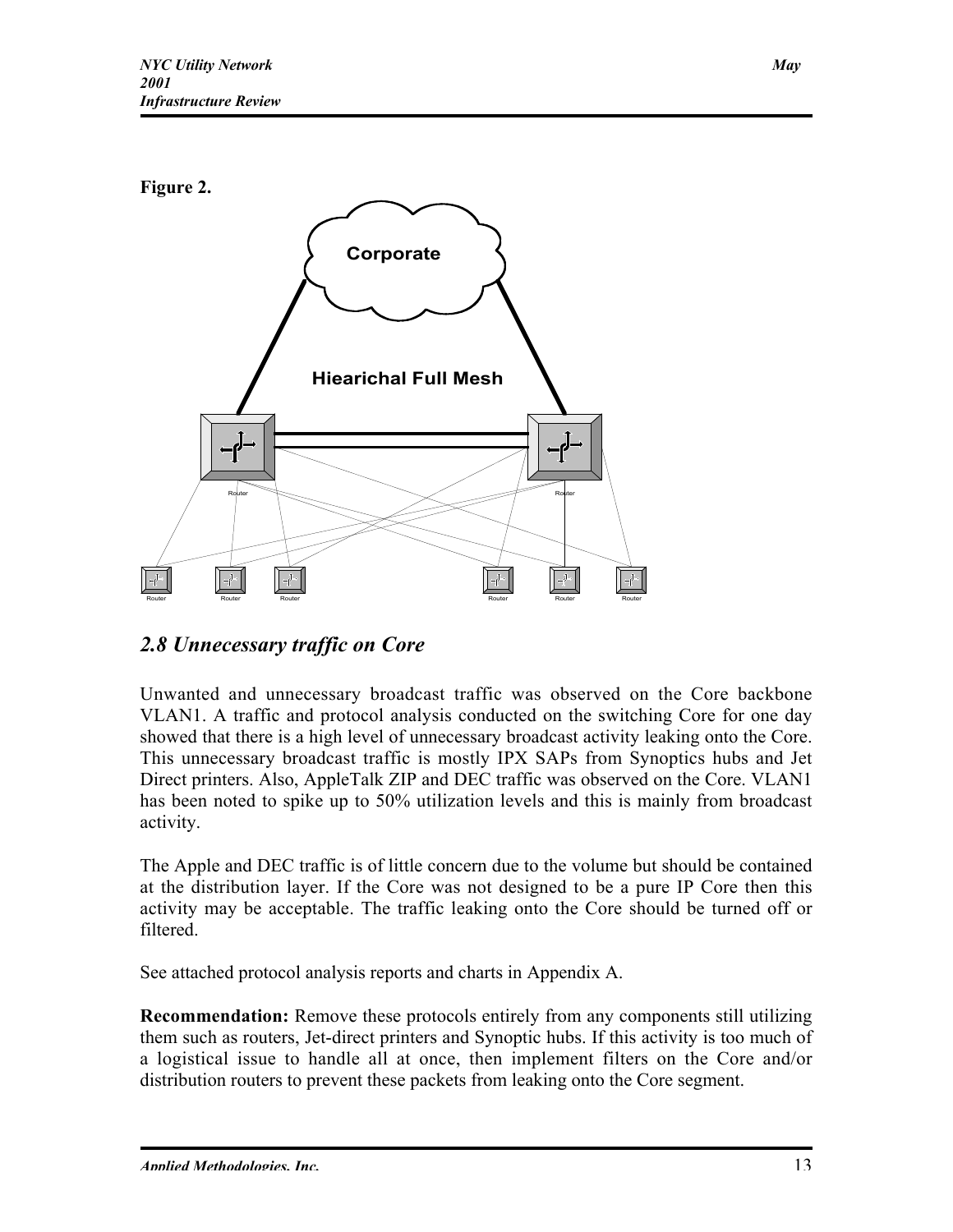#### *2.9 Router System Buffers*

Higher buffer allocation and failures on Route Switch Modules(RSM). All of the Data Center Core routers exhibit low CPU utilization in the area of under 10% average. The RSMs have an average in the range of 15-20% utilization due to the distribution layer of traffic flows. The Core routers all show adequate system memory buffer allocation except for the Very Big buffers which are experiencing some failures. However on the RSM the buffer allocation activity is more severe as the example below shows: DC2RSM1#sh buff Buffer elements: 499 in free list (500 max allowed) 948747129 hits, 0 misses, 0 created Public buffer pools: Small buffers, 104 bytes (total 120, permanent 120): 118 in free list (20 min, 250 max allowed) 1174042461 hits, 319 misses, 503 trims, 503 created 25 failures (0 no memory) Middle buffers, 600 bytes (total 129, permanent 90): 127 in free list (10 min, 200 max allowed) 762223760 hits, 14948 misses, 11408 trims, 11447 cr 6453 failures (0 no memory) Big buffers, 1524 bytes (total 90, permanent 90): 89 in free list (5 min, 300 max allowed) 8506212 hits, 34 misses, 28 trims, 28 created 16 failures (0 no memory) VeryBig buffers, 4520 bytes (total 10, permanent 10): 10 in free list (0 min, 300 max allowed) 17817128 hits, 1 misses, 0 trims, 0 created 1 failures (0 no memory) Large buffers, 5024 bytes (total 10, permanent 10): 10 in free list (0 min, 30 max allowed) 1 hits, 0 misses, 0 trims, 0 created 0 failures (0 no memory) Huge buffers, 18024 bytes (total 0, permanent 0): 0 in free list (0 min, 13 max allowed) 0 hits, 0 misses, 0 trims, 0 created 0 failures (0 no memory)

A buffer miss occurs when there are no free buffers on the free list. A miss triggers the system to attempt to allocate more buffers so that the next time an attempt is made to get a buffer, one will be available. If the attempt to allocate more buffers is unsuccessful a failure is generated. A large number of buffer misses for a particular buffer size indicates that the minimum number of buffers and the number of permanent buffers could be increased.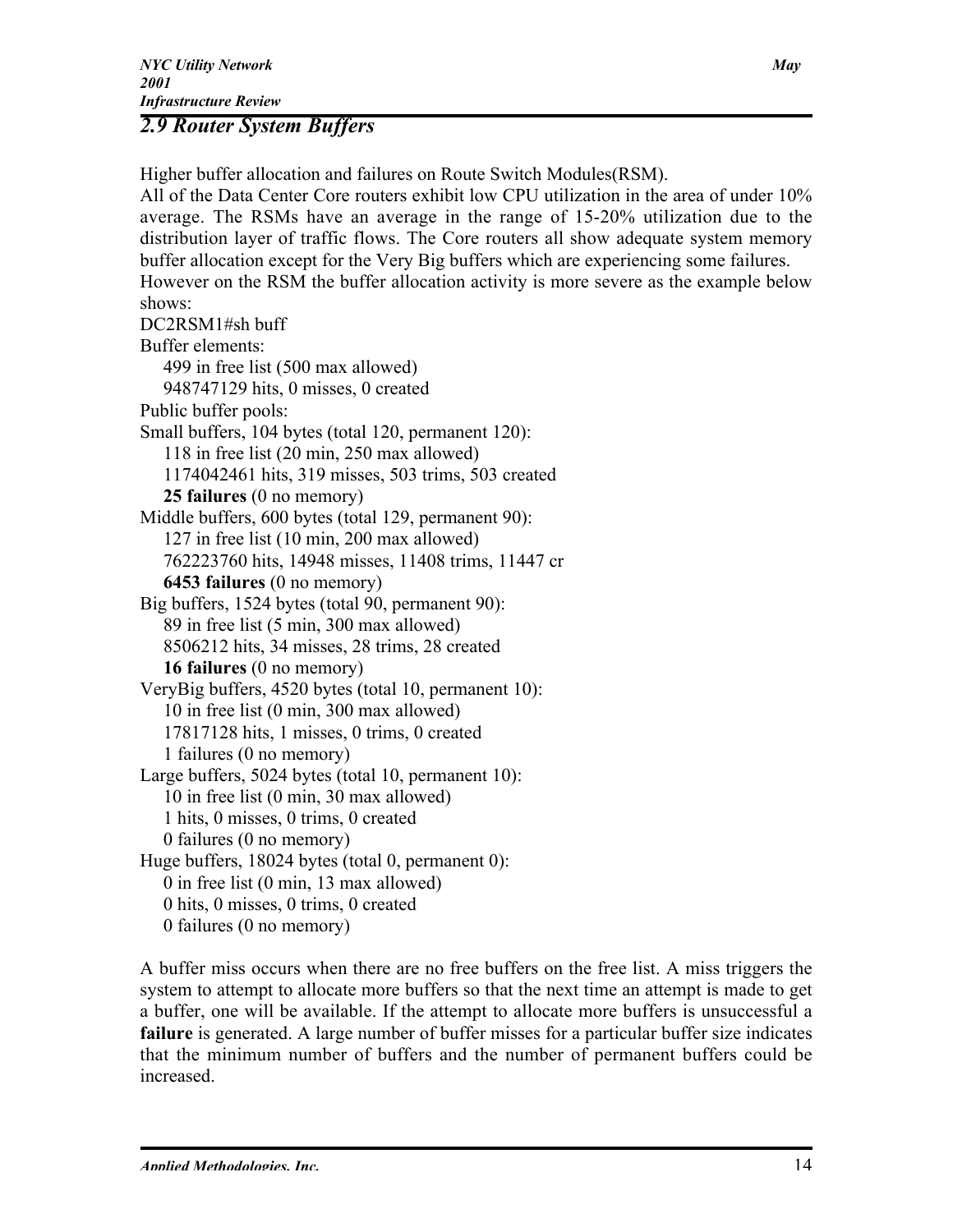Recommendation: Research into increasing the system buffer allocations for the buffers experiencing repeated failures and misses. The buffers should be monitored to see the frequency of the changes. The routers memory allocation must be considered when tuning such buffers so as to not over or under allocate memory from other processes. A Cisco TAC engineer should review the current buffer conditions to determine the optimal tuning parameters. Also, the resolution of the unwanted traffic leaking onto the Core segment as discussed in section 2.8 may provide some additional relief.

#### *2.10 IP addressing scheme*

The IP addressing scheme needs to be reviewed. NYC Utility is utilizing a Class B registered address of 158.57.0.0 and they are running out of address space since they are using a Class C mask. The networks are as contiguous as possible for future summarization. However, since the RIP protocol does not support Variable Length Subnet Masking(VLSM) many addresses can be wasted. NYC Utility implemented "unnumbered interfaces" to resolve this issue but there is still an address shortage. The advent of a classless VLSM based routing protocol such as EIGRP should help but the schema needs to be reviewed for future growth.

Recommendation: Review the address schema and plan for a classless routing protocol such as EIGRP. A possible restack of addresses may be in order to recoup any wasted addresses. The use of VLSM addressing for building/floor location and hierarchies for easier summarization and management should also be considered and planned for. Classless Interdomain Routing(CIDR) techniques should also be considered as well.

#### *2.11 IP Secondary addressing*

Removal of IP secondary addresses and the use of VLAN1 as the main network. This issue is relative to the IP addressing issues and NYC Utility's current shared infrastructure migration. Router interfaces should not have secondary networks for this causes discontiguous addressing, routing protocol considerations and adds to the overall complexity and administration of the network. The use of VLAN 1 should only be used for VTP and/or SNMP management only. The Cisco Switches Supervisor modules are needlessly processing broadcast traffic on VLAN 1 as a result of all of the secondary addressing. Cisco recommends one subnet per VLAN and this could be accomplished with limited trunking at the distribution layer.

Recommendation: Continued migration of shared components to switches and planning the network to properly reflect one VLAN per subnet as per Cisco design standards. Also, keep VLAN 1 only for VTP traffic and as a component management subnet. This type of design facilities improved traffic management, flexibility, scalability, simplifies the network and improves administration.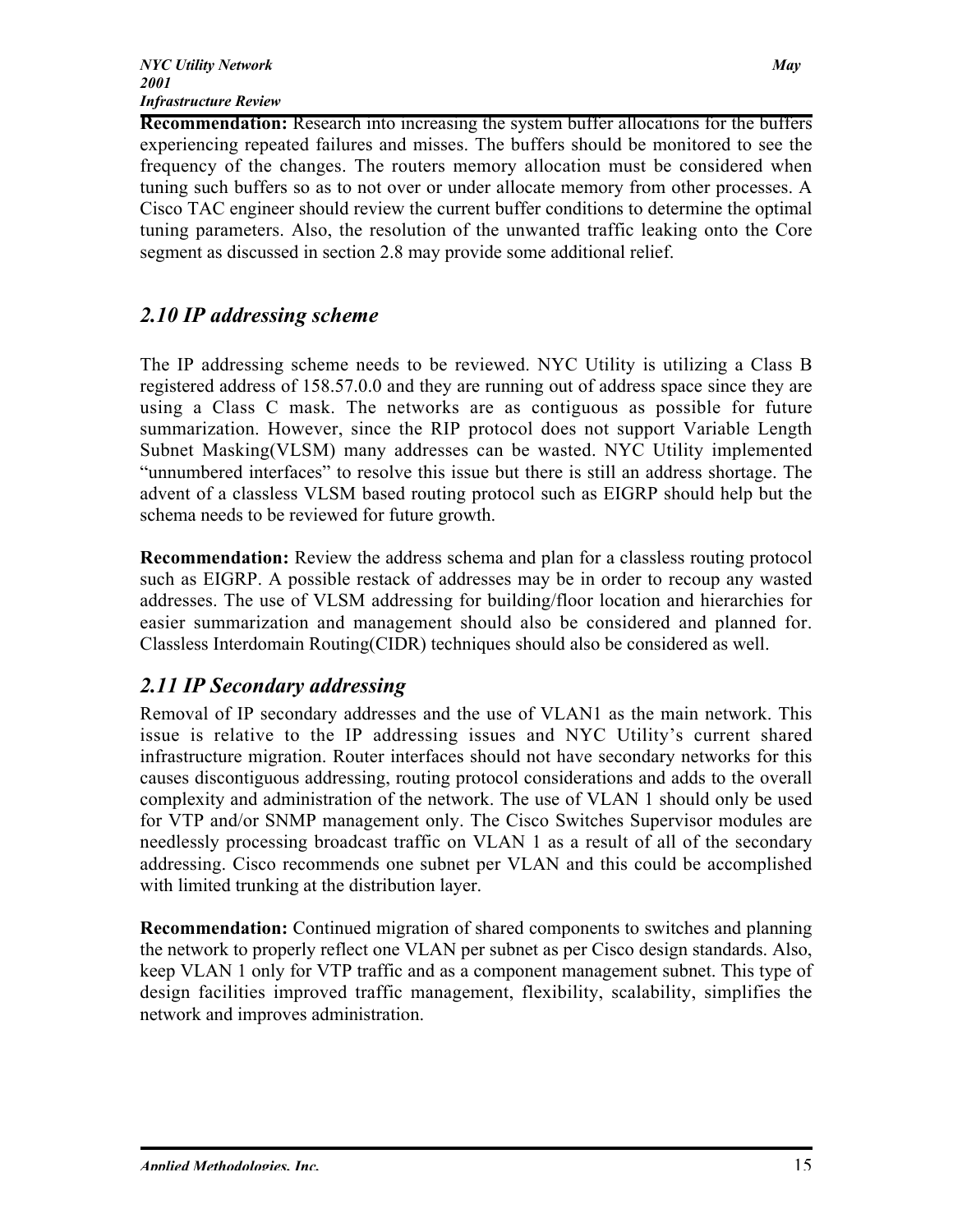#### *2.12 Loop-back Interfaces*

The use of Loop-back interfaces for management and utility purposes. The use of the virtual Loop-back interface could be used as the interface for sourcing the VLAN 1 subnet since it is always up. All components could source their SNMP traffic and other protocol operations that require an interface to always be active.

Recommendation: Research into the use of Loop-back interfaces for SNMP and VLAN 1 VTP traffic. A separate network address schema will need to be developed throughout the enterprise. The use of private address space 10.0.0.0 can be utilized and injected into the routing protocol. However this solution would work best if EIGRP is deployed throughout the enterprise.

#### *2.13 RIP migration to EIGRP*

The RIP routing protocol is outliving its capabilities within NYC Utility. The RIP protocol, although very efficient for smaller network, of 20 routers or less, starts to show many of its limitations when it comes to VLSM, summarization and route path convergence. NYC Utility is starting to experience these issues with higher hop counts from outages, and mis-configurations. Also, fault tolerant solutions based on RIP provide a slower convergence time for redundant paths to be used, thus causing sub optimal fail over results. Since RIP is a classfull protocol NYC Utility cannot summarize or subnet its networks to effectively control routing table sizes and conserve address space.

Recommendation: Research and planning into migrating from RIP to EIGRP. This can be accomplished through SIN(Ships in the Night) routing with one EIGRP process. NYC Utility currently has EIGRP enabled on its Core routers and some redistribution is occurring. Pushing the protocol out to the edges will provide a more stable and scalable routing environment with increased convergence times during an outage. Also, VLSM and proper summarization can be implemented to reduce routing table sizes, simplify routing paths and conserve address space.

#### *2.14 Selection of EIGRP AS number.*

NYC Utility utilizes the AS number of 1932. NYC Utility stated that this number "was assigned" to them. Is this the same AS number used as their BGP AS? The EIGRP AS has only local significance for a process definition across all internal routers.

Recommendation: Review if the BGP and EIGRP AS numbers are the same and why.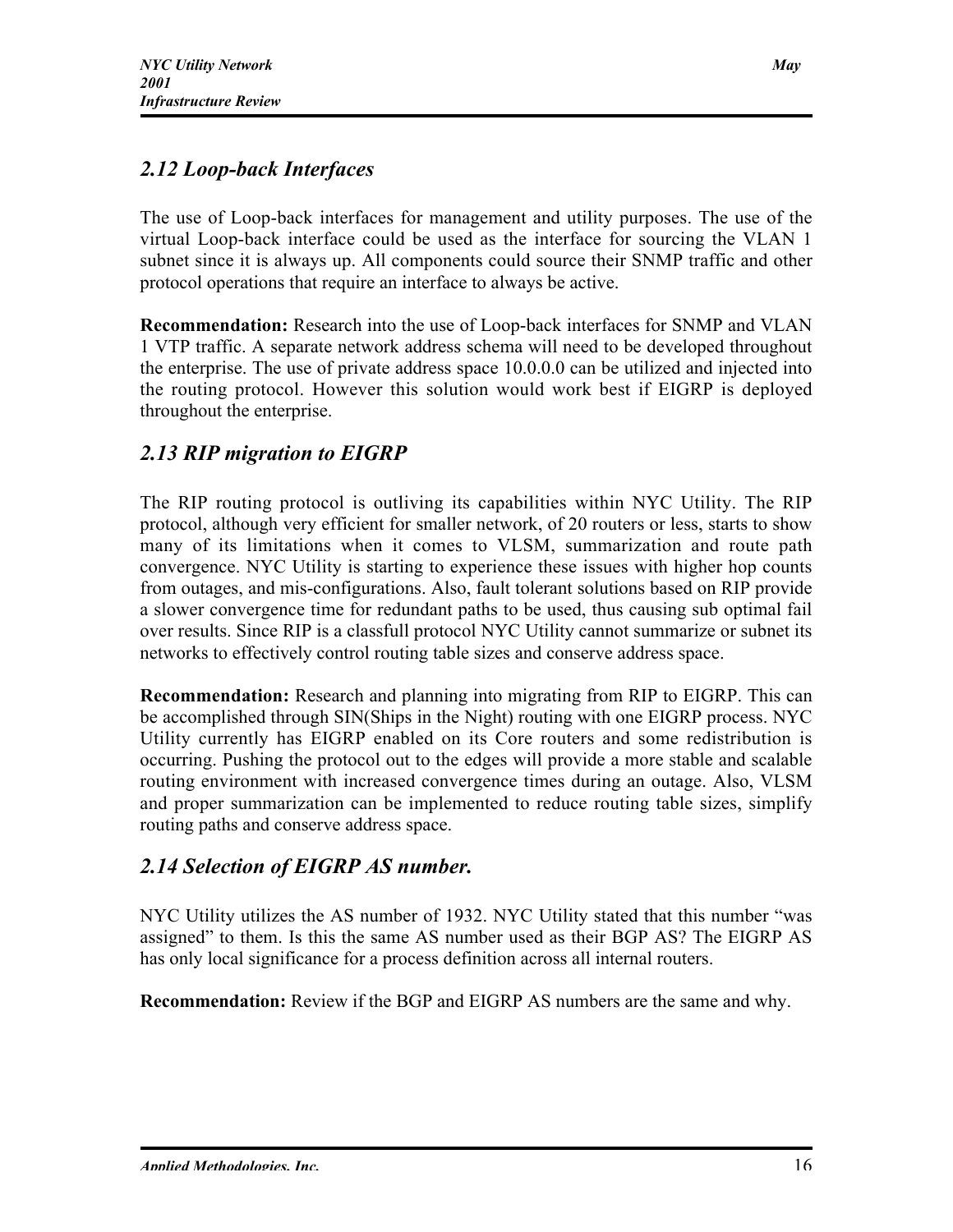#### *2.15 EIGRP Logging*

The use of logging EIGRP neighbor changes on the core routers running EIGRP should be active.

EIGRP relies on neighbors to proivide a hybrid link state relationship to other routers. When neighbors change, due to connectivity, traffic, IOS or medium issues, the normal router logs will not show these events. It is critical that these events are logged not only for fault prevention but for troubleshooting as well.

Recommendation: Implement logging of EIGRP neighbor changes on all EIGRP enabled routers.

#### *2.16 Debug Router*

Implementation of a DEBUG ROUTER onto the Core and any other important segments for increased monitoring capabilities.

A Debug Router is a router with one interface into the main backbone Core segment and another interface through a back door segment. Its only use is to run debugging commands when issues are happening on the segment so as to not run such processor intensive commands on the production routers. Also, a Debug Router will show what is on the wire in terms of routing protocol traffic as seen/interpreted by a Cisco router, not a Sniffer.

Recommendation: Utilize an old 4000 router with 16-32mbs or RAM and two interfaces. Place the router in a strategic location on the Core and enable debugging when necessary to troubleshoot routing protocol issues et. al.

#### *2.17 Terminal Server*

Implementing a Terminal Server for all Core routers and switches for the use of local and remote reverse telnet access of these components through their console ports. This facilitates guaranteed access to the component, even if all interfaces are down on a component, through remote access at the console level.

Recommendation: Look into obtaining a Cisco based 2509 or 11 Terminal Server and define a strategic location for access. The terminal server should also have modem dialup access as well.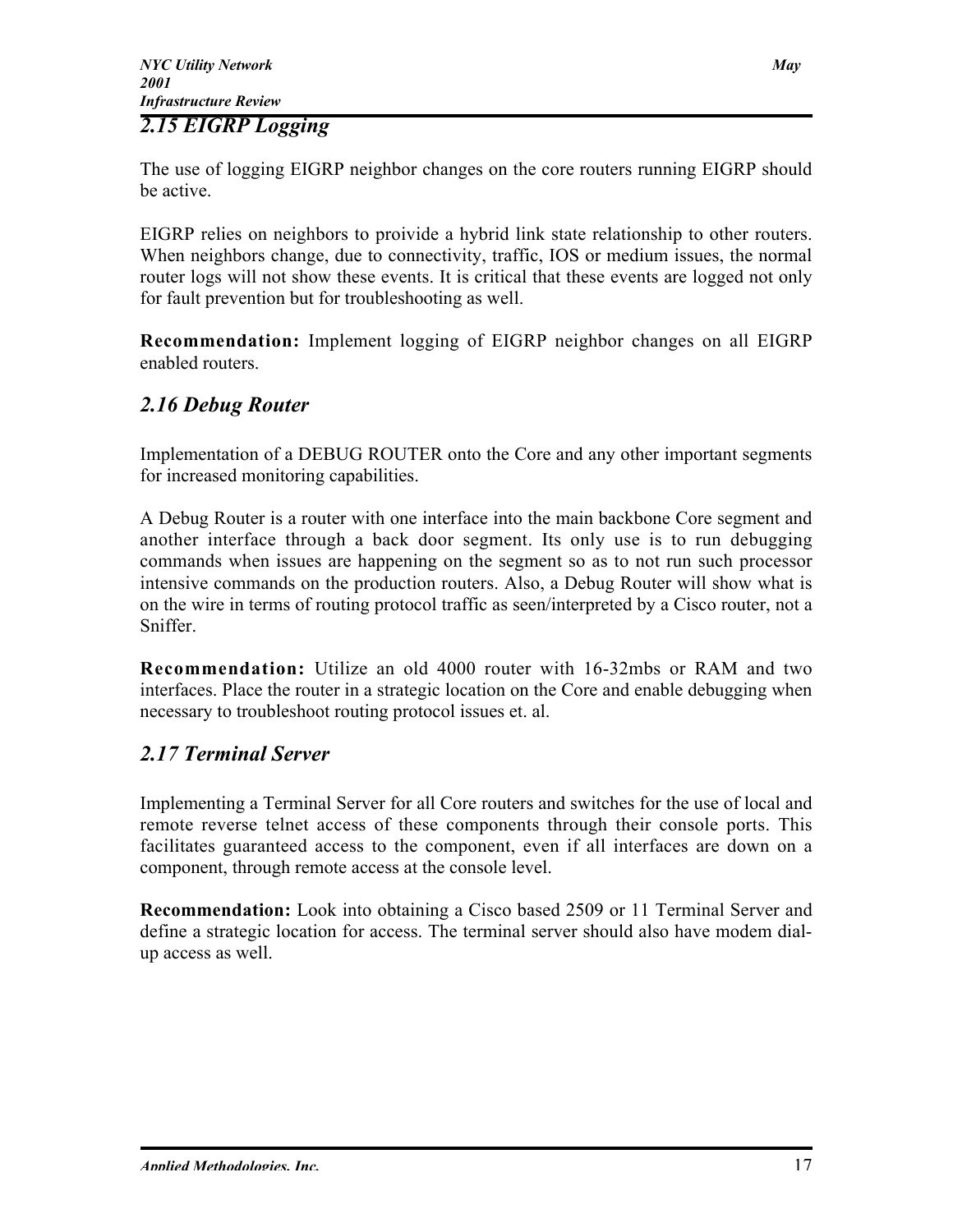#### *2.18 Dial-In Access*

Core routers and switches do not have direct modem dial-in access for support purposes. Without this capability on the main components a support exposure issue is present. For example, if Cisco TAC needed to access the routers directly to validate and troubleshoot an issue remotely, NYC Utility would currently have to set up and test modem connectivity during an outage. Also, if NYC Utility needed to remotely dial into a router directly then this facility can be achieved, especially if the Terminal Server solution, discussed in the previous section 2.17, is not implemented. The modems can be turned off during MTBF for security reasons.

Recommendation: Implement dial up access through the AUX ports on core components.

#### *2.19 Network Management upgrade*

The network management system needs to be upgraded to a more dynamic system to facilitate MAC and network map administration. The current system, Sun Net Manager, although very good, needs to be manually updated every evening and may no longer be supported by the vendor.

Recommendation: Look into utilizing either HP OpenView or Cabletron's Spectrum management platform as the base tool for NYC Utility's enterprise management requirements. CiscoWorks 2000 and Distributed Sniffer platforms can reside atop of the base platform thus providing a full view and access to all components for troubleshooting, monitoring and MAC activity.

#### *2.20 T-1 Circuit Protocol Analysis*

The WAN circuits currently do not have concurrent protocol analysis or Sniffer capabilities. Currently, when NYC Utility needs to sniff a WAN circuit, it has to be intrusive, thus breaking the link to install a remote pod. This activity limits the ability of support personnel to troubleshoot application issues, model transactions in real time and look into physical or protocol events before getting their carrier involved. Also several legs of a transmission path cannot be traced concurrently for application or device based issues.

Recommendation: Research into deploying distributed Sniffers for the major WAN circuits including the SONET ring, to increase visibility, transaction modeling and troubleshooting capabilities. If that approach is too economically prohibitive then obtain one or two WAN/LAN protocol analyzers with non-intrusive monitoring port access using Bantam cables. Applied Methodologies, has demonstrated such a tool and NYC Utility's CSU/DSUs by DataComm, Inc. support such non-intrusive operation. These units can be shared between LIS and NT.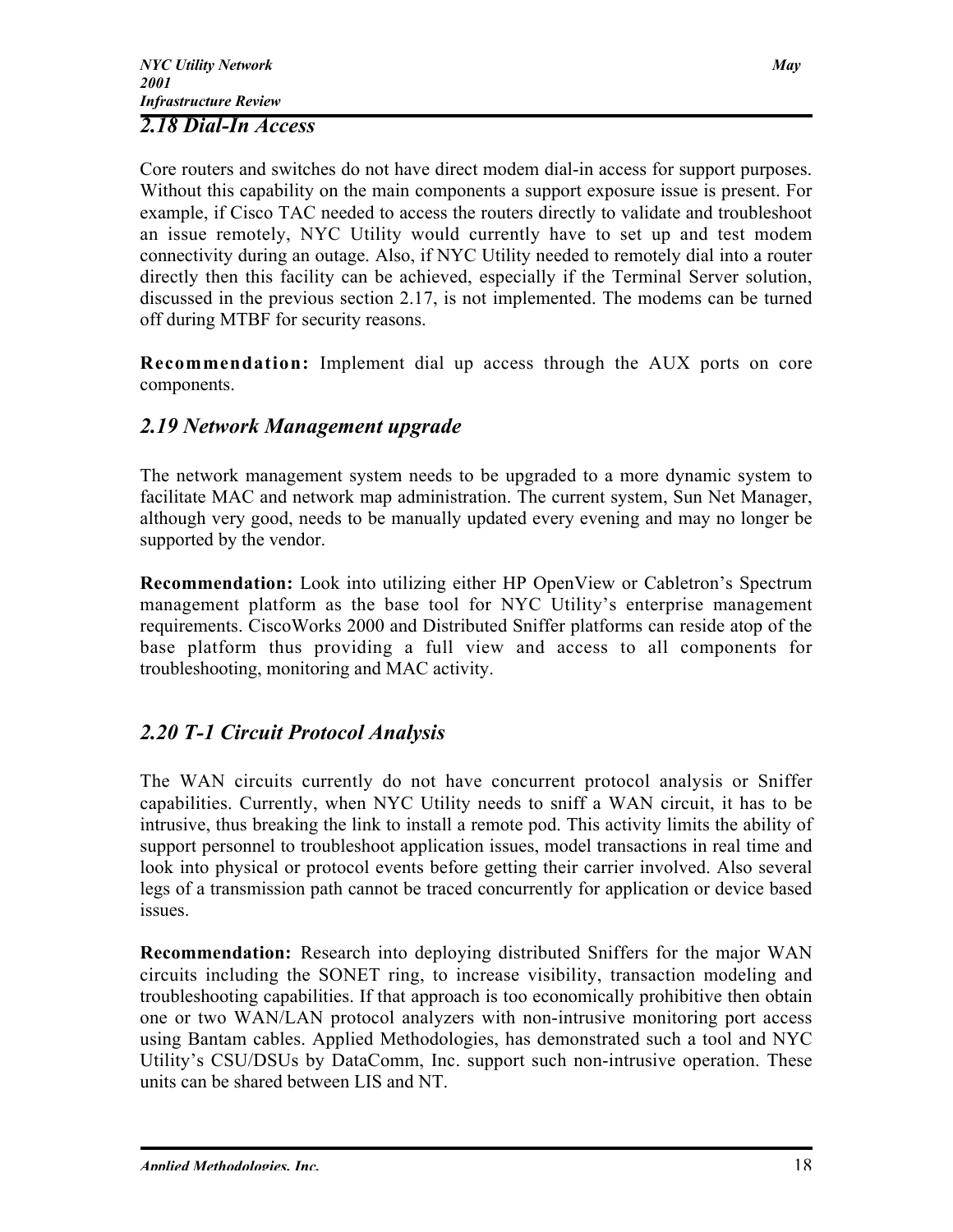#### *2.21 CiscoWorks 2000*

The use of CiscoWorks 2000 should be a priority in tandem to an upgraded management platform mentioned earlier in section 2.19. CiscoWorks 2000 will provide added capabilities for management and administration of all components. Some noted are as follows:

- Configuration backups every evening
- Configuration commands destined for many components can be snapped in and sent.
- IOS repository and distribution for upgrades/migration
- Device administration
- Traffic Director and VLAN director

The use of CWSI for the switched components also provides the ability to create a dynamic map of the switched network for management and administrative purposes. Also, the CWSI interface provides easier access and administration of VLANS for the Help Desk, LIS and NT.

Recommendation: Implement CiscoWorks 2000 for the enterprise, either initially as a standalone solution with the current Sun Net Manager platform or in tandem with an enterprise based solution. A complete dedication to time and effort is required for CiscoWorks 2000 to be implemented and utilized properly. This requires one or two person(s) to solely focus on this product for at least four months for this size of enterprise.

#### *2.22 Router Memory Core Dumps*

In the Core components, the use of core dump configurations commands should be considered. These commands enable the component to capture and send to another device the last state of the component before a failure. This information can be very helpful for troubleshooting device or IOS issues. Also, the support personnel can use a SH STACK command and send the information to Cisco or use the Cisco Stack Decoder on CCO after an outage to provide some clues as to the component's failure.

Recommendation: Implement EXCEPTION commands on core components.

#### *2.23 Network Documentation*

There are no hardcopies of an overall network documentation map that outlines subnets to components and location. A singular view map can help facilitate troubleshooting. This can also be accomplished with enterprise level maps and possibly using CiscoWorks 2000 and CWSI.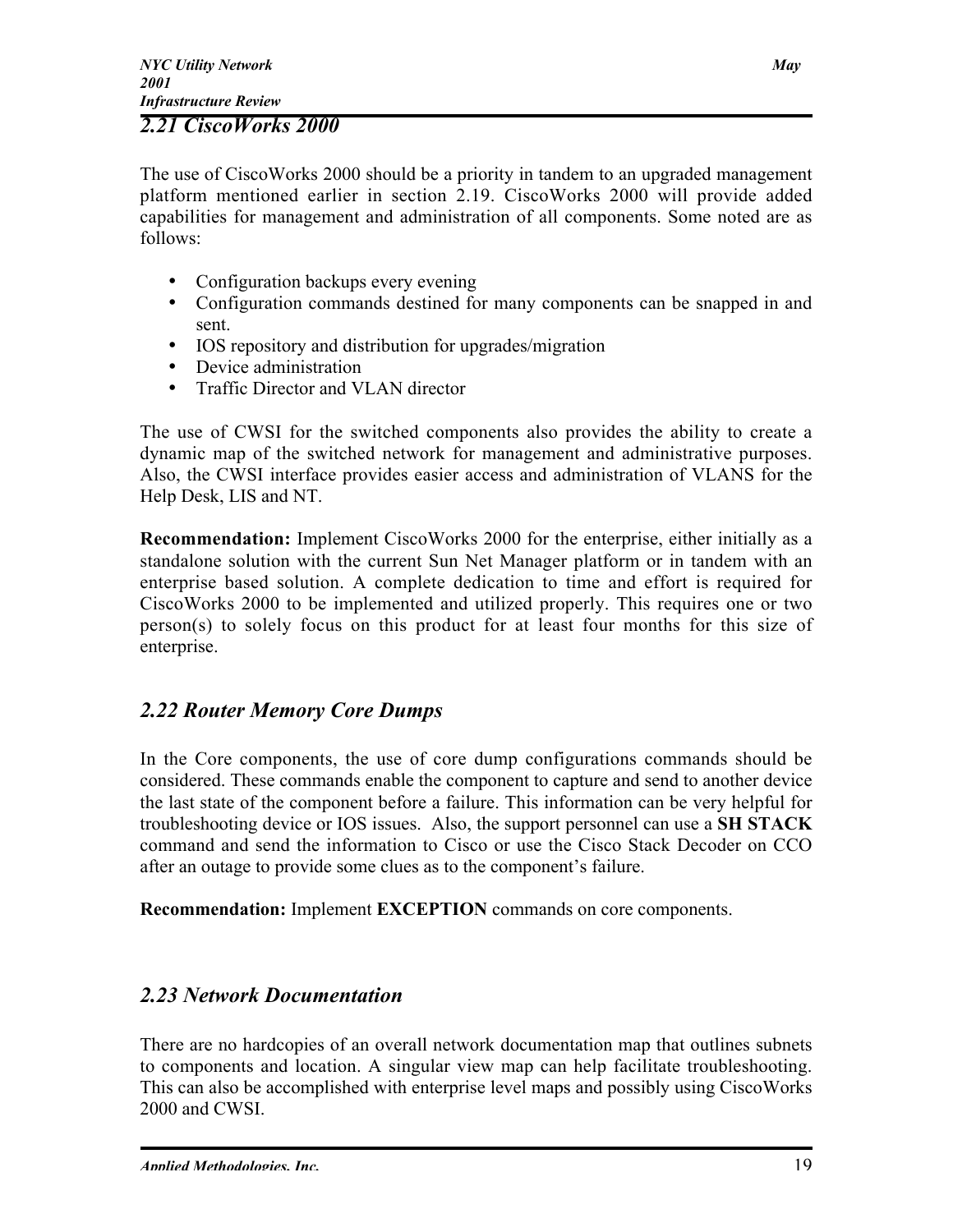Recommendation: Creation of an overall network documentation map or utilize the newer network management tools to accomplish.

### *2.24 Change Control Approval*

No confirmation of approval or disapproval of submitted changes to the helpdesk was observed during a Change Control exercise when updating a component's configuration. For example, when a changed is submitted to change a component's configuration no approval/disapproval is sent back to the personnel performing the change. A disruptive change can go through that should not have and cause an outage since changes are not reviewed.

Recommendation: Look into workflow of Change Control process for critical disruptive changes.

#### *2.25 Multicasting Services*

The use of Dense mode Multicasting in all components is not efficient if NYC Utility expects to increase its utilization of multicast based services in the future. This method of multicasting is based on the "push and prune" approach and thus creates a leave latency of over three minutes on each segment with unneeded multicast traffic. Also, Dense mode is not as flexible for shared sourcing of streamed media. The use of CGMP helps a little but the leave latencies are still high. Also, with the high number of components and the loop design in place causes Dense mode based traffic to travel further across lesser capable components.

Recommendation: The use and migration of Sparse mode for all multicasting traffic. This approach ensures that multicast traffic will be sent only when called "Pull and Prune". The use of shared multicasting trees facilitates the ease of distribution and administration of the streams. Also, with the use of CGMP and IGMP v.2 the leave latency is almost instant which results in less traffic on a segments and a quicker pruning of the multicast tree. Cisco supports a dual Sparse/Dense mode for migration purposes.

#### *2.26 IOS version 12.x for enterprise routers*

Migration to IOS 12.x GD version on Core and eventually on all components should be planned. The IOS 12.x release provides enhanced capabilities for performance, stability and QOS features. For NYC Utility to provide an enterprise class level network that supports QOS, streaming voice/video conferencing and additional traffic and administration options too numerous to list in this document, then this IOS must be deployed for the advanced features and stability.

Recommendation: Research into introducing IOS 12.x into the enterprise.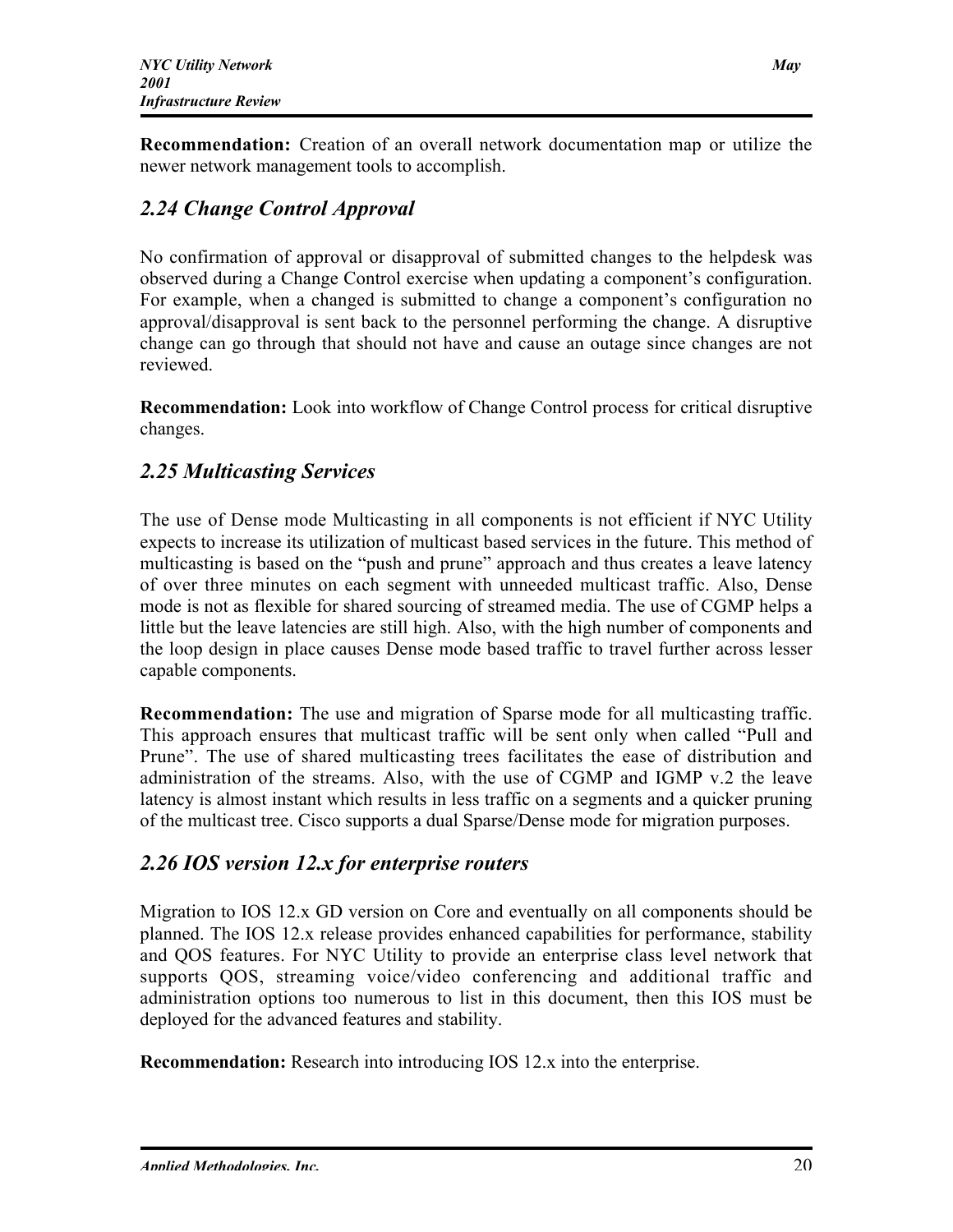#### *2.27 Network Time Protocol - NTP*

The use of Network Time Protocol on all components so every component has a consistent synchronous clocking for logging of activities and configuration change management. This approach will ensure that all components are running against the same date/time clock for logging of activities and facilities troubleshooting and administration activities. Also manual clock setting in components is no longer necessary.

Recommendation: Look into deploying NTP on all components in the enterprise.

#### *2.28 Unused Interfaces*

The use of unused interfaces for a maintenance or backdoor segment should be considered if these interfaces are to never be used. These interfaces can provide a path into the component for monitoring and administration activities. This item can also be related to the Terminal Server recommendation discussed in section 2.17. The creation of a Console Segment should be considered as well.

Recommendation: Look into using unused interfaces on core components for utility purposes.

#### *2.29 Router Reboot Schedule*

All core components should be on a reboot schedule for six month windows to reallocate memory and flush all memory pools. Also, this activity can test the operational integrity of the devices and provide two already scheduled windows for major upgrades. This activity may also provide some relief to the System Buffer issues noted in section 2.9.

Recommendation: Devise a reboot schedule of Core components for maintenance.

#### *2.30 Router Menu System*

The implementation of a menu system in all routers for basic support personnel to use for simple and efficient trouble identification and isolation should be considered. If the support personnel cannot be trained for the CLI effectively then a menu system can be supplied below the network management of CiscoView to further facilitate their daily operation.

Recommendation: Research into the design and implementation of a router menu system for Help-Desk personnel. Cisco has a menu system already built into the IOS.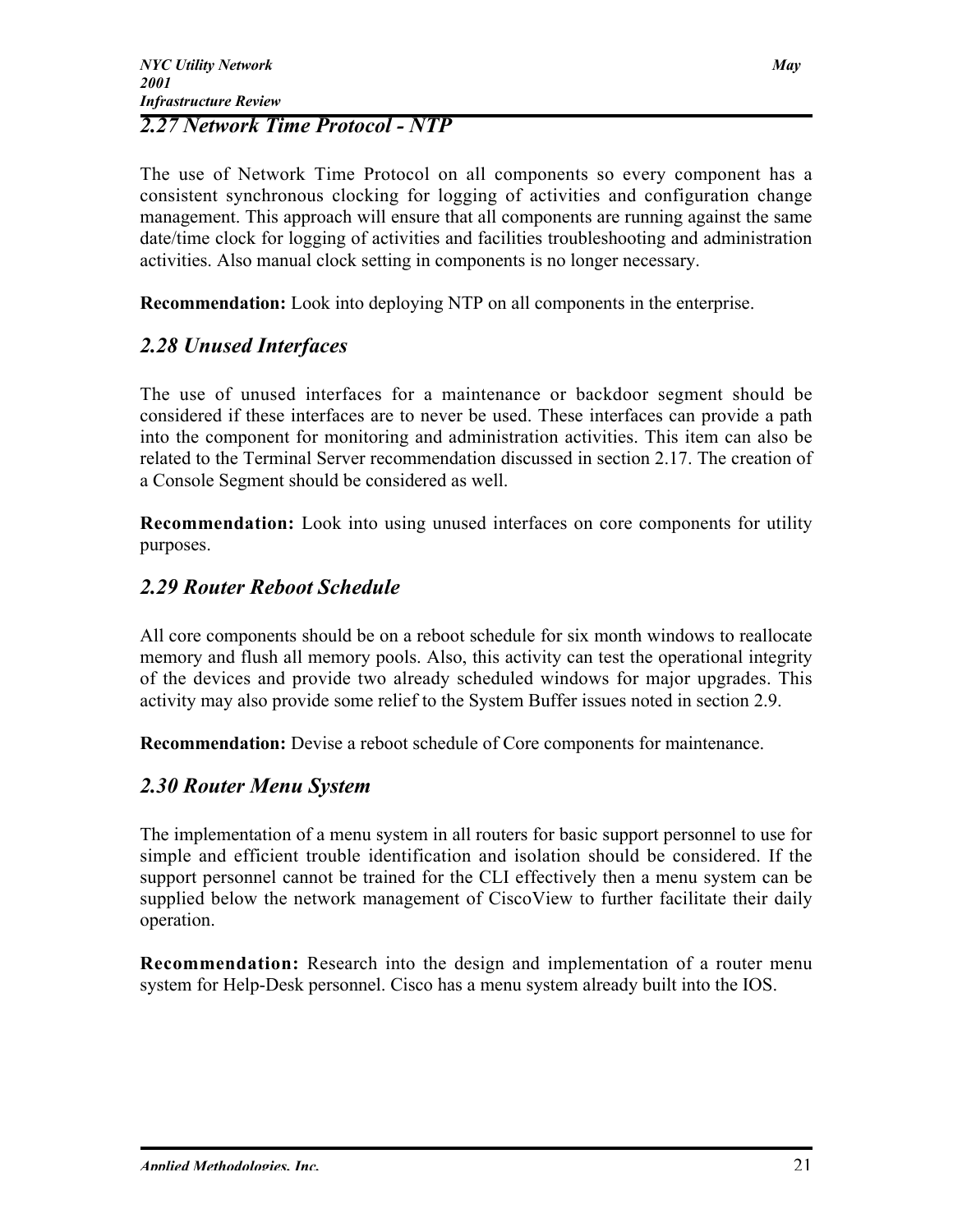#### *2.31 Access-Lists*

The limited use of access lists for traffic leakages and security results in wasted bandwidth and more open control of all components. If NYC Utility prefers to keep the network simple and let traffic flow where it may not belong and just plan for over capacity then this may be acceptable. However, if NYC Utility wants to restrict different traffic types and limit certain broadcast types then a standard access list schema should be considered. Also for security reason on egress devices towards the Internet, access-lists on the routers should be considered. An example security based ACL is as follows:

| tcp 220.11.97.0 0.0.0.255 any eq telnet                     |
|-------------------------------------------------------------|
| tcp 220.11.97.0 0.0.0.255 any eq chargen                    |
| tcp 220.11.97.0 0.0.0.255 any eq finger                     |
| tcp 220.11.97.0 0.0.0.255 any eq exec                       |
| tcp 220.11.97.0 0.0.0.255 any eq login                      |
| tcp 220.11.97.0 0.0.0.255 any eq cmd                        |
| tcp 220.11.97.0 0.0.0.255 any eq 2000                       |
| tcp 220.11.97.0 0.0.0.255 any eq 6000                       |
| tcp 220.11.97.0 0.0.0.255 any eq 87                         |
| tcp 220.11.97.0 0.0.0.255 any eq uucp                       |
| tcp 220.11.97.0 0.0.0.255 any eq domain                     |
| udp 220.11.97.0 0.0.0.255 any eq tftp                       |
| udp 220.11.97.0 0.0.0.255 any eq snmp                       |
| udp 220.11.97.0 0.0.0.255 any eq tacacs                     |
| udp 220.11.97.0 0.0.0.255 any eq sunrpc                     |
| udp 220.11.97.0 0.0.0.255 any eq 2000                       |
| udp 220.11.97.0 0.0.0.255 any eq domain                     |
| udp 220.11.97.0 0.0.0.255 any eq 2049                       |
| udp 220.11.97.0 0.0.0.255 any eq 6000                       |
| access-list 106 permit tcp 220.11.97.0 0.0.0.255 any eq ftp |
| access-list 106 permit ip any any                           |
|                                                             |

Recommendation: Look into a standard access-list for restriction of unnecessary traffic.

#### *2.32 Network Switching Core Upgrade*

The network switching Core and major locations(Brooklyn) comprising of the Cisco Catalysts 5500 platform is currently not heavily utilized but has the potential to be oversubscribed in regards to port density. Also, the underlying 5500 switching fabric does not scale very well beyond 3.2Gbs. The 5500 series also does not provide the level of QOS and advanced OSI layer switching as other enterprise level switches posses. These current limitations are adequate for NYC Utility's current needs but to achieve a robust and extremely efficient, flexible and tolerant switching core NYC Utility must consider a forklift upgrade of these devices.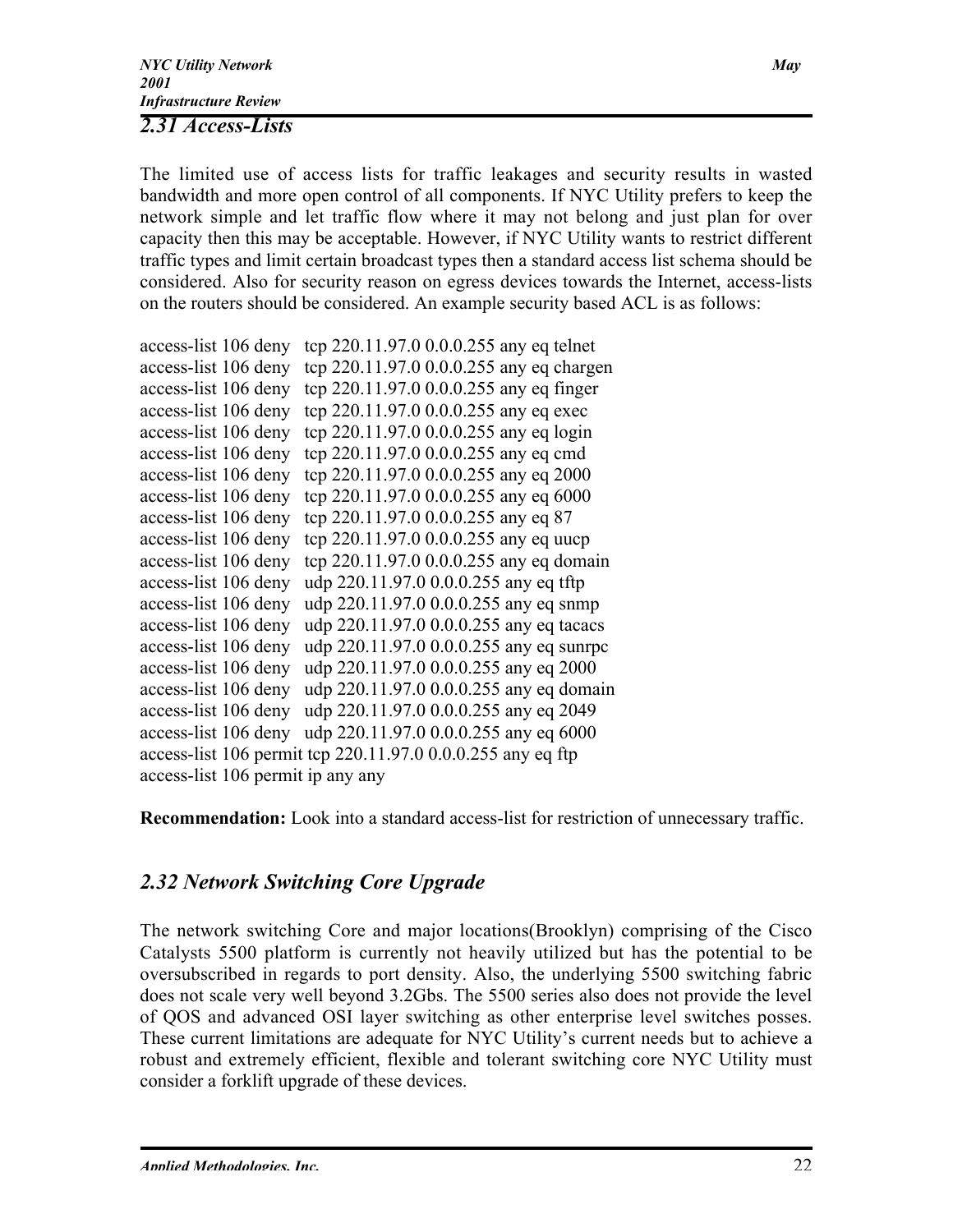Recommendation: Upgrade of core Catalyst 5500 switches to the 650x platform. In light of recent developments of a server farm re-architecture the Core should also be redesigned with enhanced flexibility and scalability in mind. This issue is also relevant to the IP addressing, VLAN distribution and EIGRP recommendations mentioned earlier in this document. Careful planning should be conducted for the Core and Server farm networks so that NYC Utility can provide a robust enterprise switching platform that supports all OSI layers and future needs such, MPLS, QOS, management, streaming audio/video and advanced applications. A set of core design consideration must be drafted for the Core and Server farm and several designs should be created according to such considerations. Also, Cisco should provide some additional designs and a complete review should be conducted to pick the best solution.

#### *2.33 802.1Q/P Integration*

The use of 801.Q/P should be considered over ISL for the standard trunking protocol. The DotQ encapsulation is an industry standard and requires less overhead via smaller encapsulation sizes, 4 bytes for DotQ as opposed to 30 bytes for ISL. Plus, DotQ interoperates with non-Cisco devices if required. Cisco switches supports both trunking encapsulations natively. This type of configuration positions NYC Utility's switching fabric to also utilize the DotP Data Link Layer priority Class of Service(COS) capabilities. This level of COS at the Data Link layer can provide optimum throughput for selected applications. The Use GMRP for increased leave latency of multicast traffic is another available option for consideration.

See figure 3 below on priority packet features.



#### Figure 3.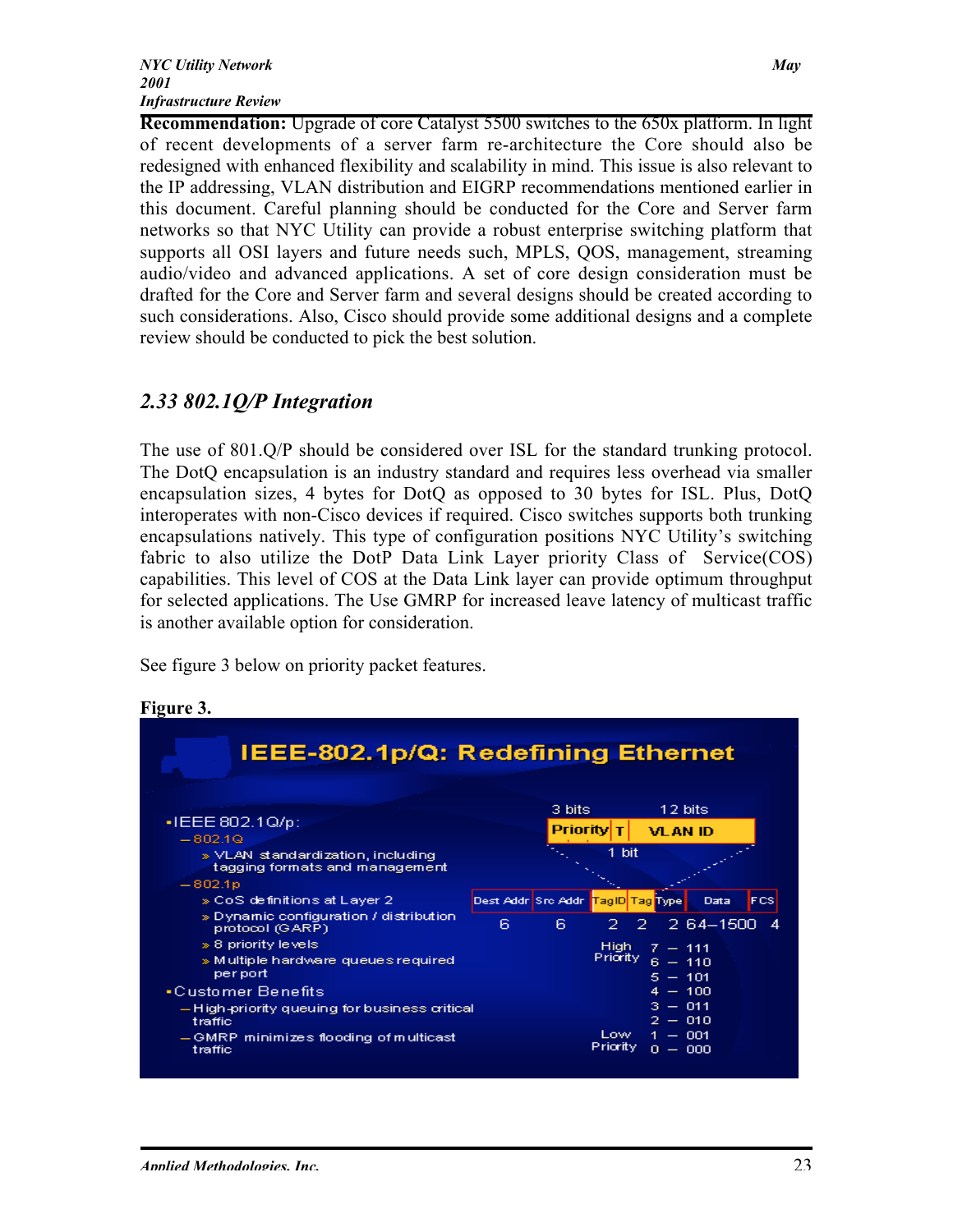Recommendation: Research into migrating from ISL to DotQ for trunking encapsulation and implementation of DotP for low level COS.

#### 2.34 Backbone Switch & RSM Warning Messages

While looking through both of the backbone switches and RSMs the following message appeared from both DC BB switches and RSMs.

#### DC2 BB1 5500> 2001 Apr 18 11:08:49 %MLS-4-MOVEOVERFLOW:Too many moves, stop MLS for 5 sec(20000000) 2001 Apr 18 11:08:54 %MLS-4-RESUMESC:Resume MLS after detecting too many moves

Here is the Cisco explanation.

MLS-4-MOVEOVERFLOW: Too many moves, stop MLS for [dec] sec ([hex])

Explanation This message indicates that there have been too many Layer 2 source address changes during a short period of time. This message might be caused by topology changes or spanning-tree loops. MLS is stopped for [dec] seconds and all entries are purged; [dec] is the number of seconds, and [hex] is the event code for moves.

Action Check the topology for any loops. Call your technical support representative

MLS-4-RESUMESC: Resume MLS after detecting too many moves

NYC Utility is aware of this activity but it should be investigated to prevent an outage. This may be indicative of a larger issue or the RSMs are not keeping up. Also, this activity could be the result of a software revision upgrade.

Recommendation: Investigate this warning message and resolve.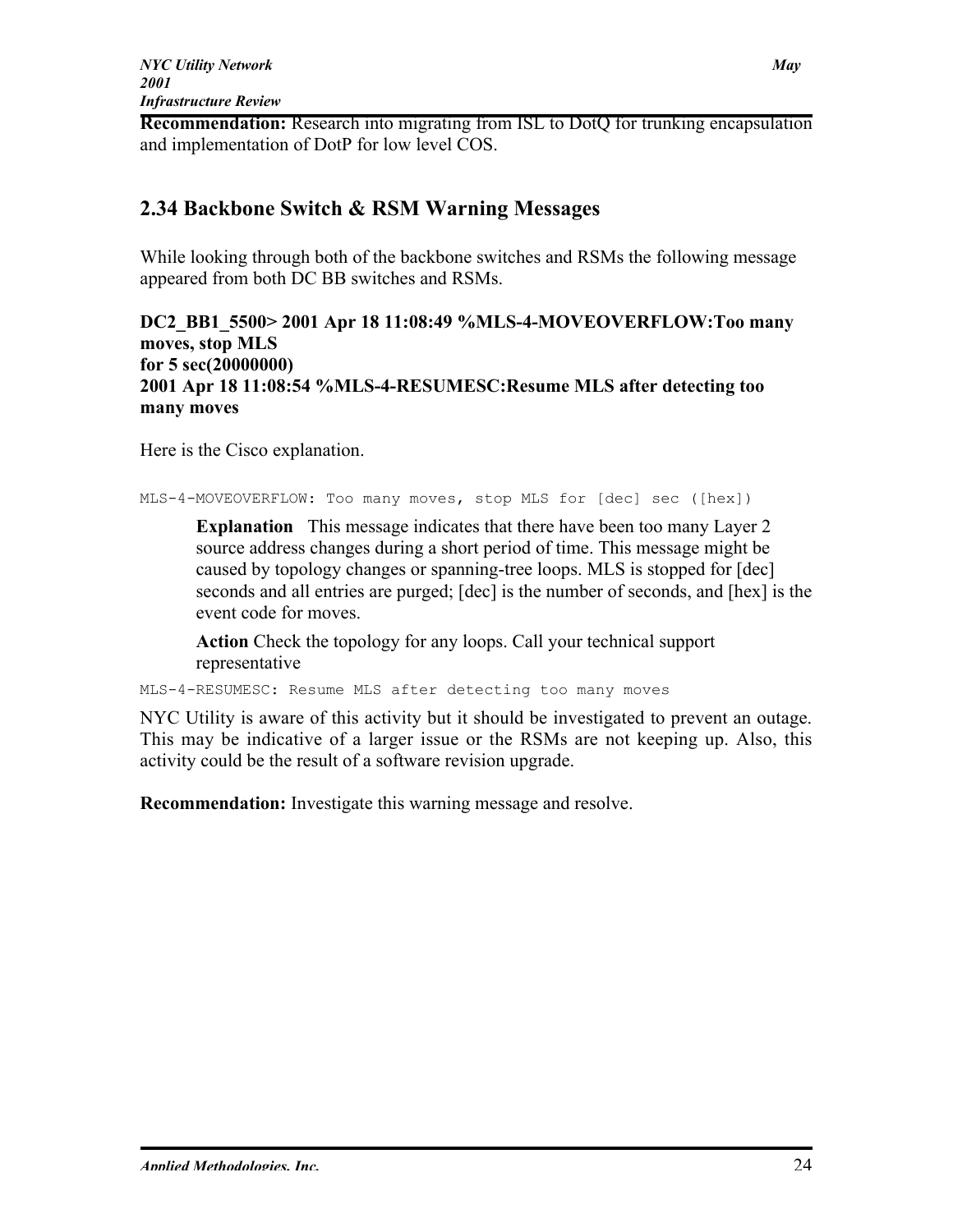## *3.0 General Staff Observations*

A weekly issues and design meeting to list new illness and design considerations should be conducted between members of the Help-Desk, LIS and NT, if one is not already conducted. This type of meeting enables all parties to be informed of issues and each other's activities.

Network Team(NT) needs the bandwidth to set the direction for where the network is going in terms of growth and functionality. NT cannot currently do this for it is in constant tactical mode while the network morphs into many different shapes. Network Team needs to create a corporate wide manifesto for the network and start to plan strategically to achieve NYC Utility's ongoing requirements. A weekly networking design meeting with all members will help identify issues, foster ideas, and provide all members Jr/Sr. of the group an opportunity to learn and hone new skills by thinking critically. Plus, a feeling of teamwork and being part of the overall corporate direction prevails among all team members.

To accomplish this either LIS or the Help Desk must assume more of the daily tactical issues or additional staff in NT may be required to balance the load among all members of the team. It is critical that this be done soon for all of the issues listed in this report need to be addressed otherwise NYC Utility will have a very difficult time migrating their network to enterprise class status if NT continues to spend a majority of their time performing tactical day to day activities.

The NT staff is very talented and has the capacity to grasp and learn the issues listed in this report easily. The team also shows a strong willingness to move forward and apply creative solutions to complex problems.

An endless cycle is upon NYC Utility that is a major trend in many corporations. The NT group is currently too busy to handle the house cleaning and strategic movement of the network to alleviate these issues, thus the strategic movement of the network never commences. Tactical changes are always applied with the assumption that they apply to some informal direction or meet a current need. However, if resources are pulled to provide such strategic planning, daily fires continue to crop up and not enough resources are available to handle the daily issues. Thus, resulting in the strategic initiatives being put on hold again.

This cycle will continue until personnel is added and a clear demarcation of roles is established. Also, a process of network design requests must be in place and enforced so a buffer is available for NT to focus not only on the tactical issues but, more importantly on strategic goals.